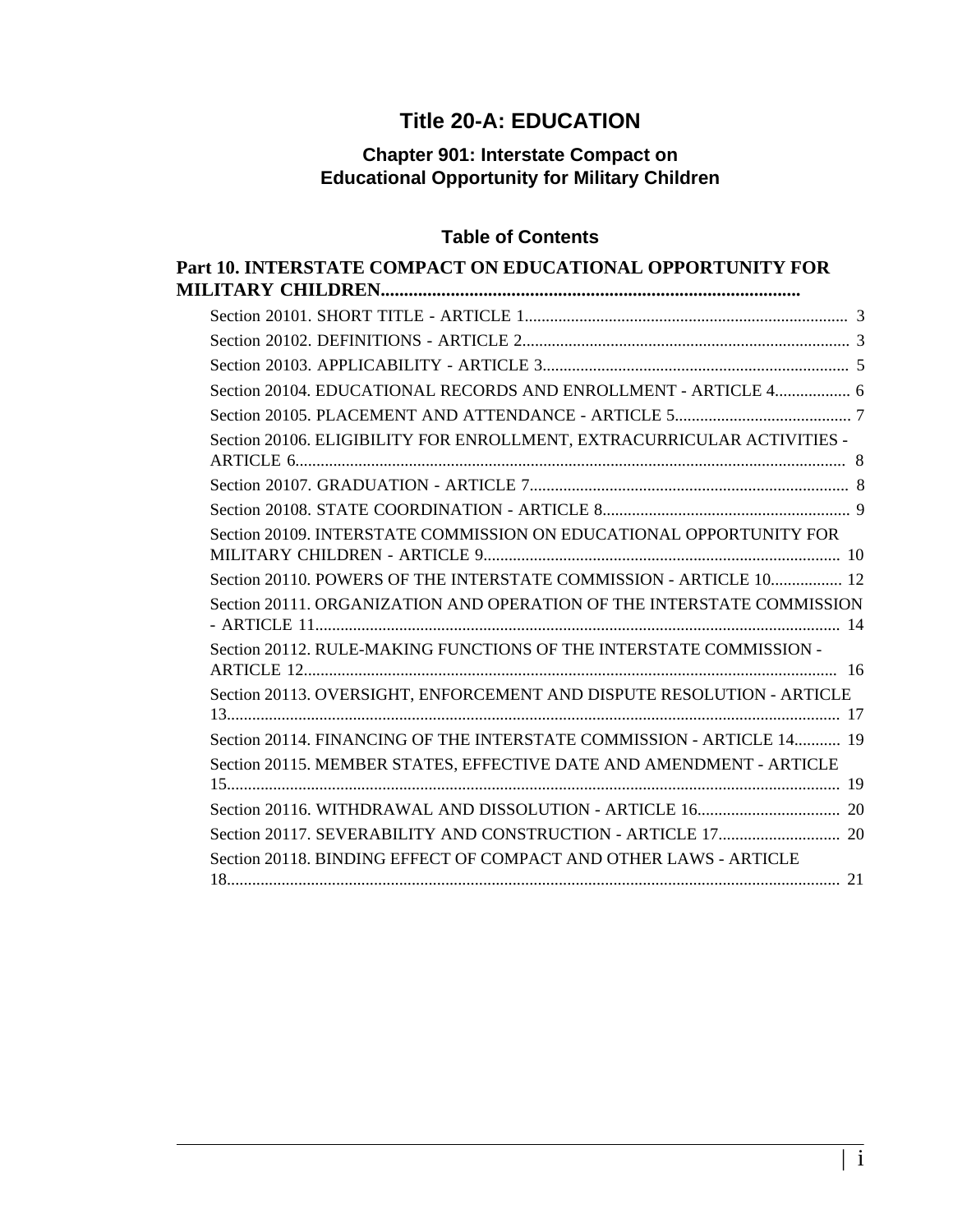Text current through October 1, 2016, see disclaimer at end of document.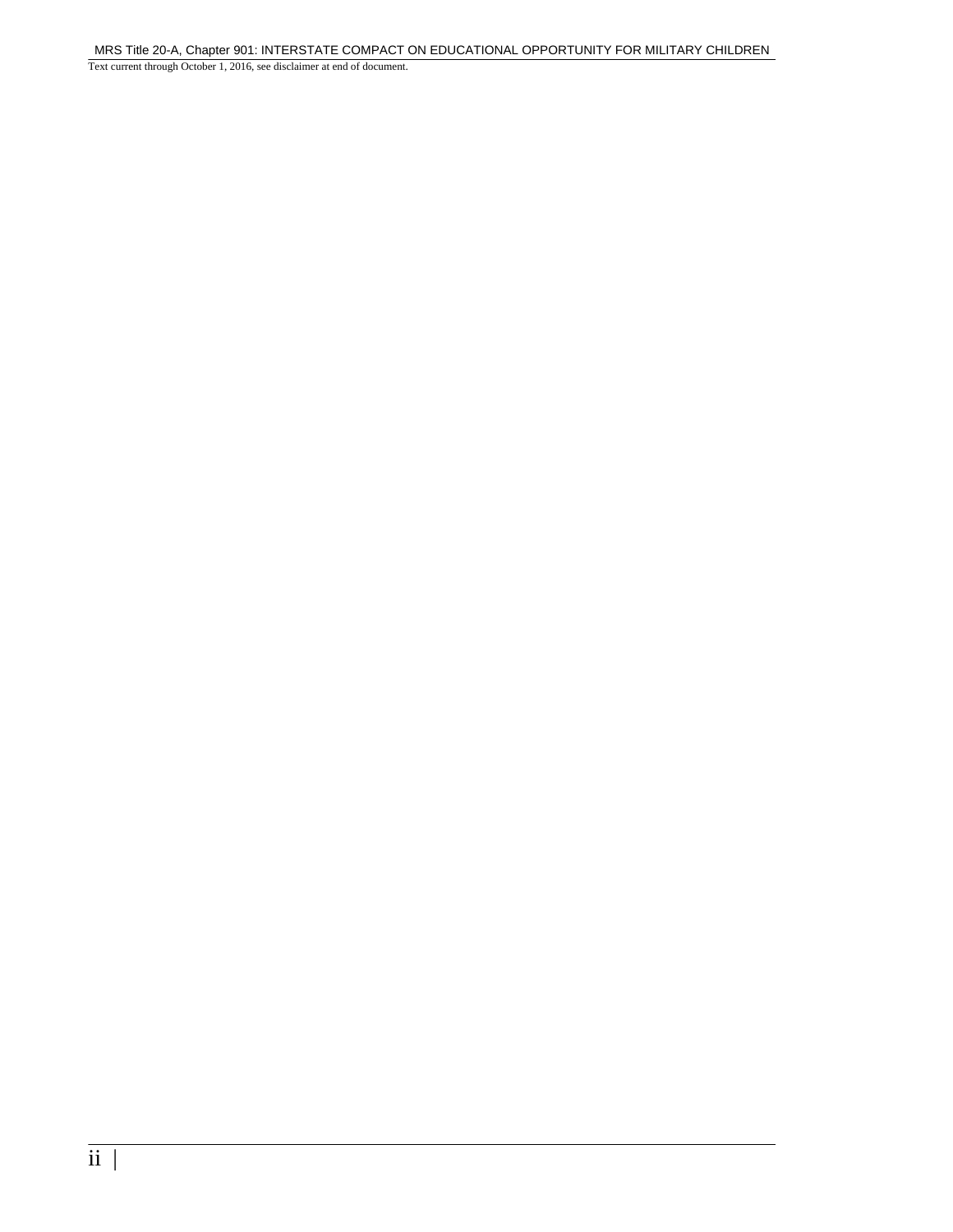### **Maine Revised Statutes**

## **Title 20-A: EDUCATION**

## **Chapter 901: Interstate Compact on Educational Opportunity for Military Children**

#### **§20101. SHORT TITLE - ARTICLE 1**

This chapter may be known and cited as "the Interstate Compact on Educational Opportunity for Military Children," which is referred to in this chapter as "the compact."  $[2009, c. 409, S1 (NEW).]$ 

SECTION HISTORY 2009, c. 409, §1 (NEW).

#### **§20102. DEFINITIONS - ARTICLE 2**

As used in this chapter, unless the context otherwise indicates, the following terms have the following meanings. [2009, c. 409, §1 (NEW).]

**1**. **Active duty.** "Active duty" means full-time duty status in the active uniformed service of the United States, including members of the National Guard and Reserve on active duty orders pursuant to 10 United States Code, Sections 1209 and 1211.

[ 2009, c. 409, §1 (NEW) .]

**2**. **Child of a military family.** "Child of a military family" means a school-aged child enrolled in kindergarten to grade 12 in the household of an active duty member.

[ 2009, c. 409, §1 (NEW) .]

**3**. **Compact.** "Compact" means the Interstate Compact on Educational Opportunity for Military Children.

[ 2009, c. 409, §1 (NEW) .]

**4**. **Compact commissioner.** "Compact commissioner" means the voting representative of each member state appointed pursuant to section 20109.

[ 2009, c. 409, §1 (NEW) .]

**5**. **Deployment.** "Deployment" means the period one month prior to a service member's departure from the service member's home station on military orders to 6 months after return to the service member's home station.

[ 2009, c. 409, §1 (NEW) .]

**6**. **Educational records.** "Educational records" means those official records, files and data directly related to a student and maintained by the school or local education agency, including but not limited to records encompassing all the material kept in the child's cumulative folder such as general identifying data, records of attendance and of academic work completed, records of achievement and results of evaluative tests, health data, disciplinary status, test protocols and individualized education programs.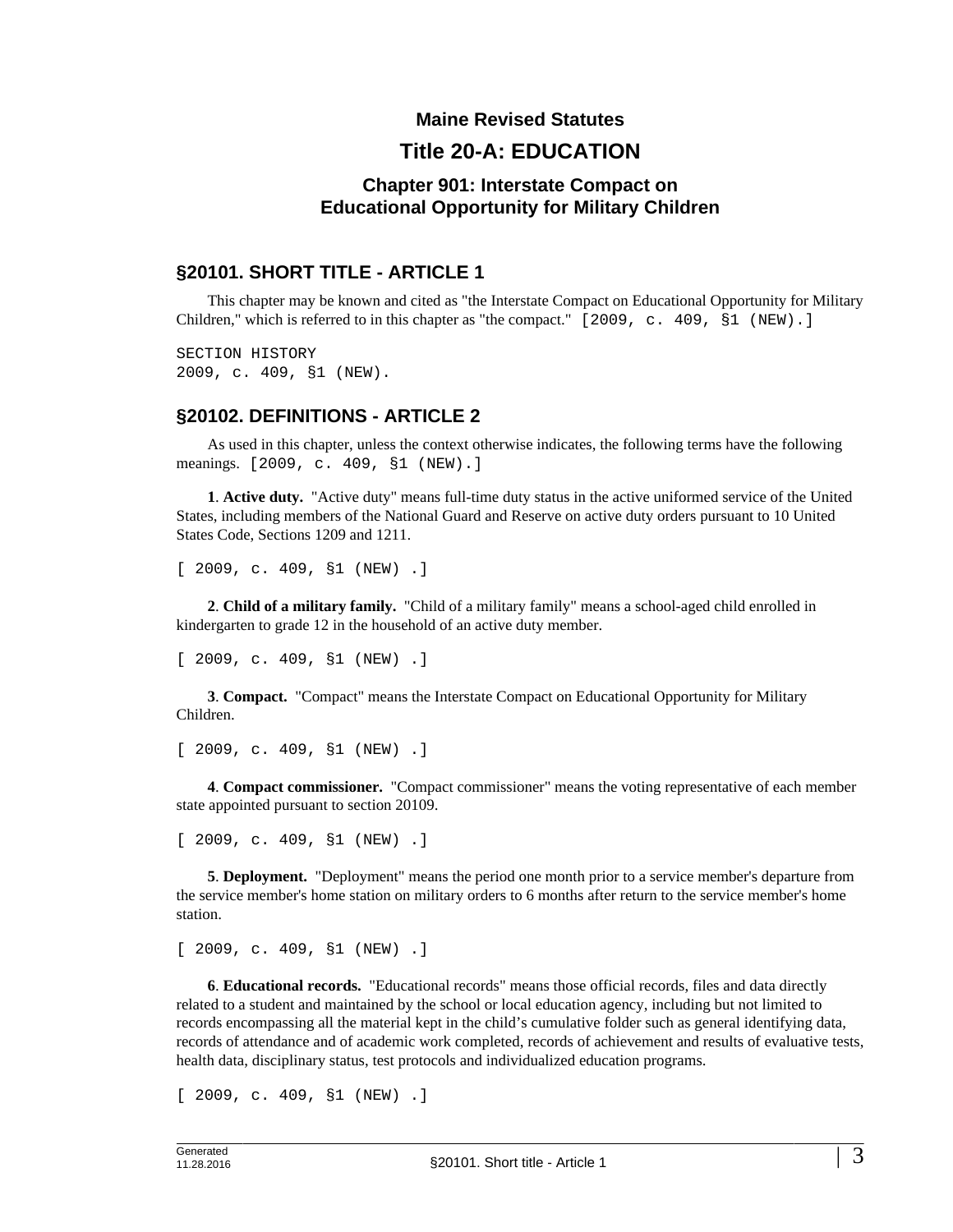**7**. **Extracurricular activities.** "Extracurricular activities" means voluntary activities sponsored by the school or local education agency or an organization sanctioned by the local education agency. Extracurricular activities include, but are not limited to, preparation for and involvement in public performances, contests, athletic competitions, demonstrations, displays and club activities.

[ 2009, c. 409, §1 (NEW) .]

**8**. **Interstate commission.** "Interstate commission" means the Interstate Commission on Educational Opportunity for Military Children established under section 20109.

[ 2009, c. 409, §1 (NEW) .]

**9**. **Local education agency.** "Local education agency" means a public authority legally constituted by a member state as an administrative agency to provide control of and direction for kindergarten to grade 12 public educational institutions.

[ 2009, c. 409, §1 (NEW) .]

**10**. **Member state.** "Member state" means a state that has enacted the compact.

[ 2009, c. 409, §1 (NEW) .]

**11**. **Military installation.** "Military installation" means a base, camp, post, station, yard, center or homeport facility for any ship, or other activity under the jurisdiction of the federal Department of Defense, including any leased facility, that is located within any of the several states, the District of Columbia, the Commonwealth of Puerto Rico, the United States Virgin Islands, Guam, American Samoa, the Northern Marianas Islands and any other United States territory. "Military installation" does not include any facility used primarily for civil works, rivers and harbors projects or flood control projects.

[ 2009, c. 409, §1 (NEW) .]

**12**. **Nonmember state.** "Nonmember state" means a state that has not enacted the compact.

[ 2009, c. 409, §1 (NEW) .]

**13**. **Receiving state.** "Receiving state" means the state to which a child of a military family is sent, brought or caused to be sent or brought.

[ 2009, c. 409, §1 (NEW) .]

**14**. **Rule.** "Rule" means a written statement by the interstate commission adopted pursuant to section 20112 that is of general applicability; implements, interprets or prescribes a policy or provision of the compact or an organizational, procedural or practice requirement of the interstate commission; has the force and effect of statutory law in a member state; and includes the amendment, repeal or suspension of an existing rule.

[ 2009, c. 409, §1 (NEW) .]

**15**. **Sending state.** "Sending state" means the state from which a child of a military family is sent, brought or caused to be sent or brought.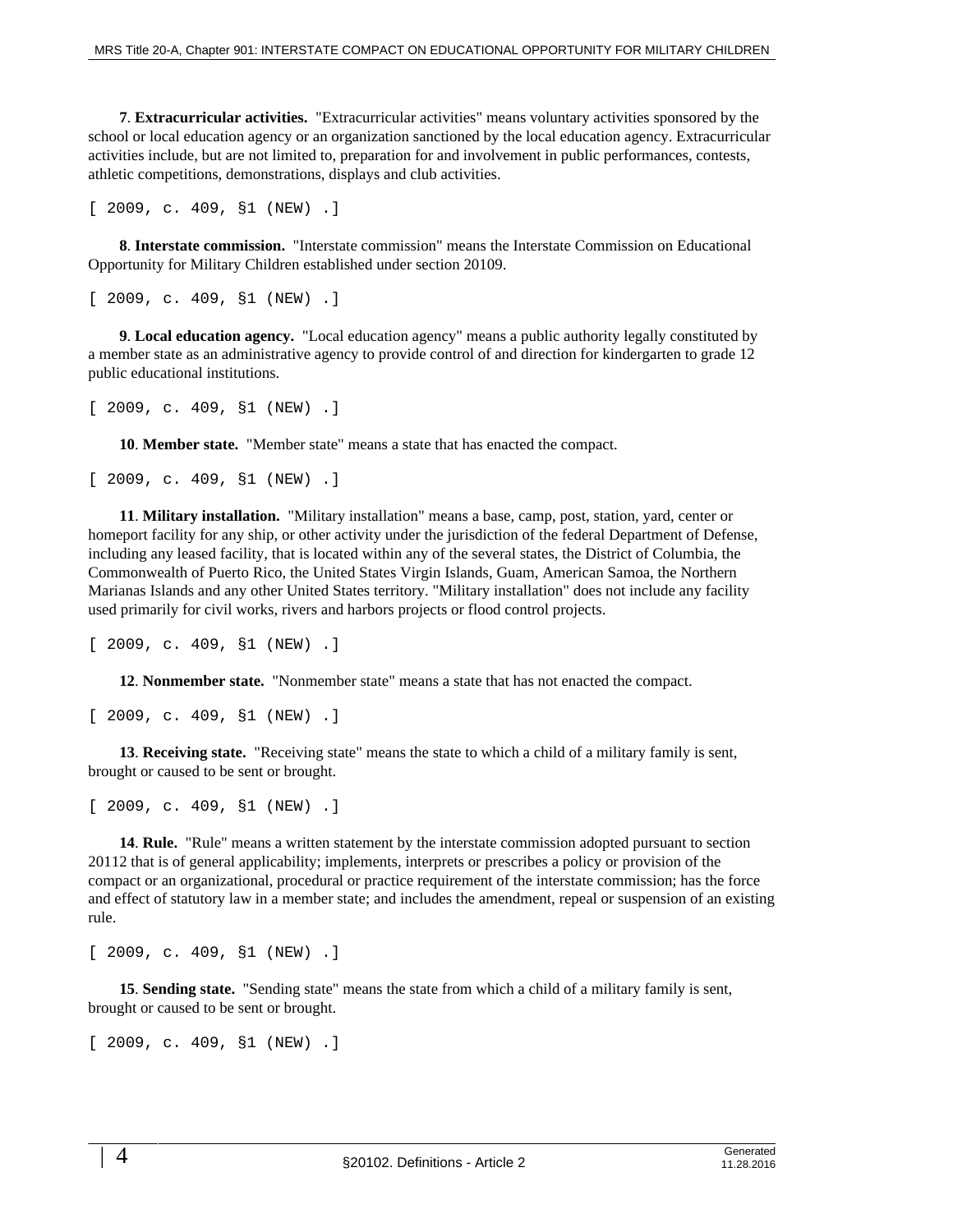**16**. **State.** "State" means a state of the United States, the District of Columbia, the Commonwealth of Puerto Rico, the United States Virgin Islands, Guam, American Samoa, the Northern Marianas Islands and any other United States territory.

[ 2009, c. 409, §1 (NEW) .]

**17**. **State council.** "State council" means the state council on educational opportunity for military children established in section 20108.

[ 2009, c. 409, §1 (NEW) .]

**18**. **Student.** "Student" means the child of a military family for whom the local education agency receives public funding and who is formally enrolled in kindergarten to grade 12.

[ 2009, c. 409, §1 (NEW) .]

**19**. **Transition.** "Transition" means:

A. The formal and physical process of transferring from school to school; or [2009, c. 409, §1 (NEW).]

B. The period of time in which a student moves from one school in the sending state to another school in the receiving state. [2009, c. 409, §1 (NEW).]

[ 2009, c. 409, §1 (NEW) .]

**20**. **Uniformed service.** "Uniformed service" means the Army, the Navy, the Air Force, the Marine Corps, the Coast Guard, the National Oceanic and Atmospheric Administration Commissioned Corps or the United States Public Health Service Commissioned Corps.

[ 2009, c. 409, §1 (NEW) .]

**21**. **Veteran.** "Veteran" means a person who served in the uniformed services and who was discharged or released therefrom under conditions other than dishonorable.

[ 2009, c. 409, §1 (NEW) .]

SECTION HISTORY 2009, c. 409, §1 (NEW).

### **§20103. APPLICABILITY - ARTICLE 3**

**1**. **Application to children.** Except as otherwise provided in subsection 2, this chapter applies to the children of:

A. Active duty members of the uniformed services; [2009, c. 409, §1 (NEW).]

B. Members or veterans of the uniformed services who are severely injured and medically discharged or retired for a period of one year after medical discharge or retirement; and [2009, c. 409, §1 (NEW).]

C. Members of the uniformed services who die on active duty or as a result of injuries sustained on active duty for a period of one year after death. [2009, c. 409, §1 (NEW).]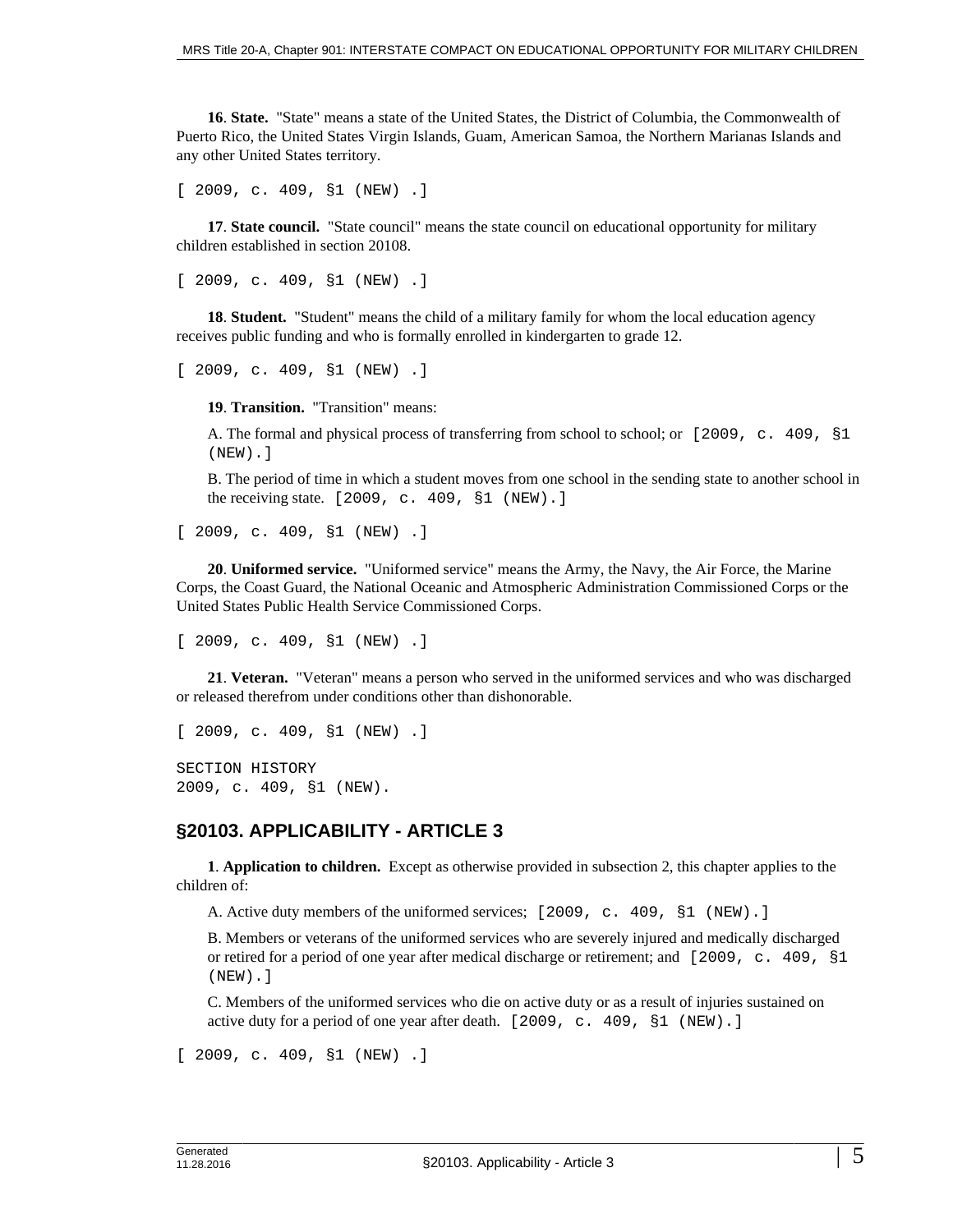**2**. **Application to local education agencies.** This chapter applies to local education agencies.

[ 2009, c. 409, §1 (NEW) .]

**3**. **Exemption.** This chapter does not apply to children of:

A. Inactive members of the national guard and military reserves; [2009, c. 409, §1 (NEW).]

B. Members of the uniformed services now retired, except as provided in subsection 1; [2009, c. 409, §1 (NEW).]

C. Veterans of the uniformed services, except as provided in subsection 1; and [2009, c. 409, §1 (NEW).]

D. Other federal Department of Defense personnel and other federal agency civilian and contract employees not defined as active duty members of the uniformed services. [2009, c. 409, §1 (NEW).]

```
[ 2009, c. 409, §1 (NEW) .]
```
SECTION HISTORY 2009, c. 409, §1 (NEW).

# **§20104. EDUCATIONAL RECORDS AND ENROLLMENT - ARTICLE 4**

This section applies to the transition of students subject to this chapter pursuant to section 20103. [2009, c. 409, §1 (NEW).]

**1**. **Unofficial educational records.** If official educational records cannot be released to the parent or parents of the transitioning student, the custodian of the records in the sending state shall prepare and furnish to the parent a complete set of unofficial educational records containing uniform information as determined by the interstate commission. Upon receipt of the unofficial educational records by a school in the receiving state, the school in the receiving state, as quickly as possible, shall enroll and appropriately place the student based on the information provided in the unofficial records pending validation by the official records.

[ 2009, c. 409, §1 (NEW) .]

**2**. **Official educational records.** Simultaneous with the enrollment and conditional placement of the student, the school in the receiving state shall request the student's official educational record from the school in the sending state. Upon receipt of this request, the school in the sending state shall process and furnish the official educational records to the school in the receiving state within 10 days or within such time as is reasonably determined under the rules promulgated by the interstate commission.

[ 2009, c. 409, §1 (NEW) .]

**3**. **Immunizations.** A member state shall give 30 days from the date of enrollment or within such time as is reasonably determined under the rules promulgated by the interstate commission for students to obtain any immunizations required by the receiving state. For a series of immunizations, initial vaccinations must be obtained within 30 days or within such time as is reasonably determined under the rules promulgated by the interstate commission.

[ 2009, c. 409, §1 (NEW) .]

**4**. **Kindergarten and first grade entrance age.** A student must be allowed to continue enrollment at grade level in the receiving state commensurate with that student's grade level from a local education agency in the sending state at the time of transition, regardless of age. A student that has satisfactorily completed the prerequisite grade level in the local education agency in the sending state is eligible for enrollment in the next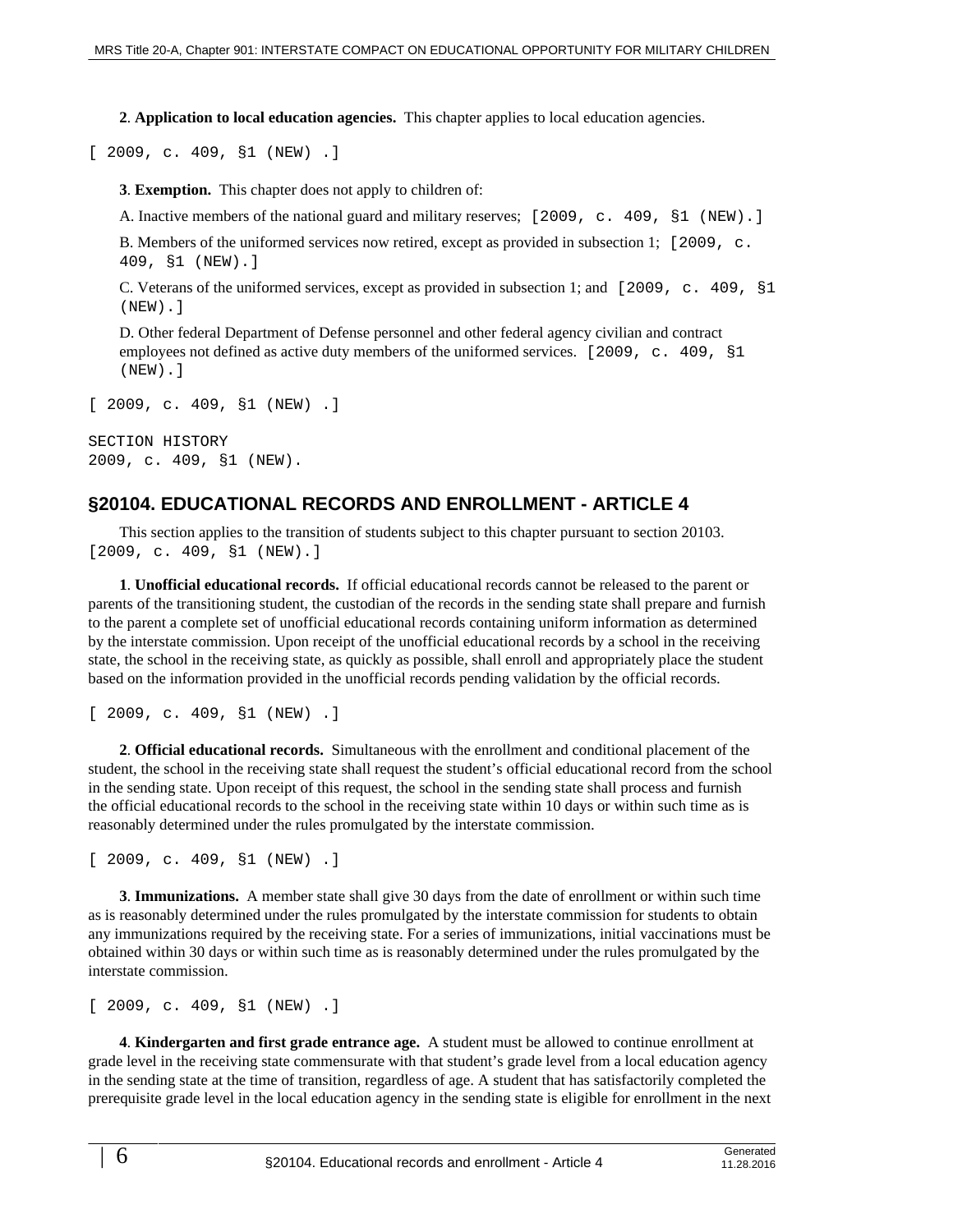highest grade level in the receiving state, regardless of age. A student transferring after the start of the school year in the receiving state must enter the school in the receiving state on that student's validated level from an accredited school in the sending state.

[ 2009, c. 409, §1 (NEW) .] SECTION HISTORY 2009, c. 409, §1 (NEW).

# **§20105. PLACEMENT AND ATTENDANCE - ARTICLE 5**

**1**. **Course placement.** When a student transfers before or during the school year, the school in the receiving state shall initially honor placement of the student in educational courses based on the student's enrollment in the school in the sending state and any educational assessments conducted at the school in the sending state if the courses are offered. Course placement includes but is not limited to courses designated as "honors," "international baccalaureate," "advanced placement," "vocational," "technical" and "career pathways" courses. Continuing a student's academic program from a previous school and promoting placement in academically and career challenging courses is paramount when considering placement. Nothing in this subsection precludes the school in the receiving state from performing subsequent evaluations to ensure appropriate placement and continued enrollment of the student in a course.

[ 2009, c. 409, §1 (NEW) .]

**2**. **Educational program placement.** A school in a receiving state shall initially honor placement of a student in educational programs based on current educational assessments conducted at the school in the sending state or participation or placement in like programs in the sending state, including but not limited to gifted and talented programs and English as a Second Language programs. Nothing in this subsection precludes the school in the receiving state from performing subsequent evaluations to ensure appropriate placement of the student.

[ 2009, c. 409, §1 (NEW) .]

**3**. **Special education services.** In compliance with:

A. The requirements of the federal Individuals with Disabilities Education Act, 20 United States Code, Chapter 33, the receiving state shall initially provide comparable services to a student with disabilities based on the student's current individualized education program; and [2009, c. 409, §1 (NEW).]

B. The requirements of Section 504 of the Rehabilitation Act, 29 United States Code, Section 794, and with Title II of the Americans with Disabilities Act, 42 United States Code, Sections 12131 to 12165, the receiving state shall make reasonable accommodations and modifications to address the needs of incoming students with disabilities, subject to an existing plan under Section 504 of the Rehabilitation Act and the Americans with Disabilities Act or a federal Title II plan, to provide the student with equal access to education. Nothing in this subsection precludes the school in the receiving state from performing subsequent evaluations to ensure appropriate placement of the student. [2009, c. 409, §1 (NEW).]

[ 2009, c. 409, §1 (NEW) .]

**4**. **Placement flexibility.** Local education agency administrative officials may waive course or program prerequisites or other preconditions for placement in courses or programs offered under the jurisdiction of the local education agency.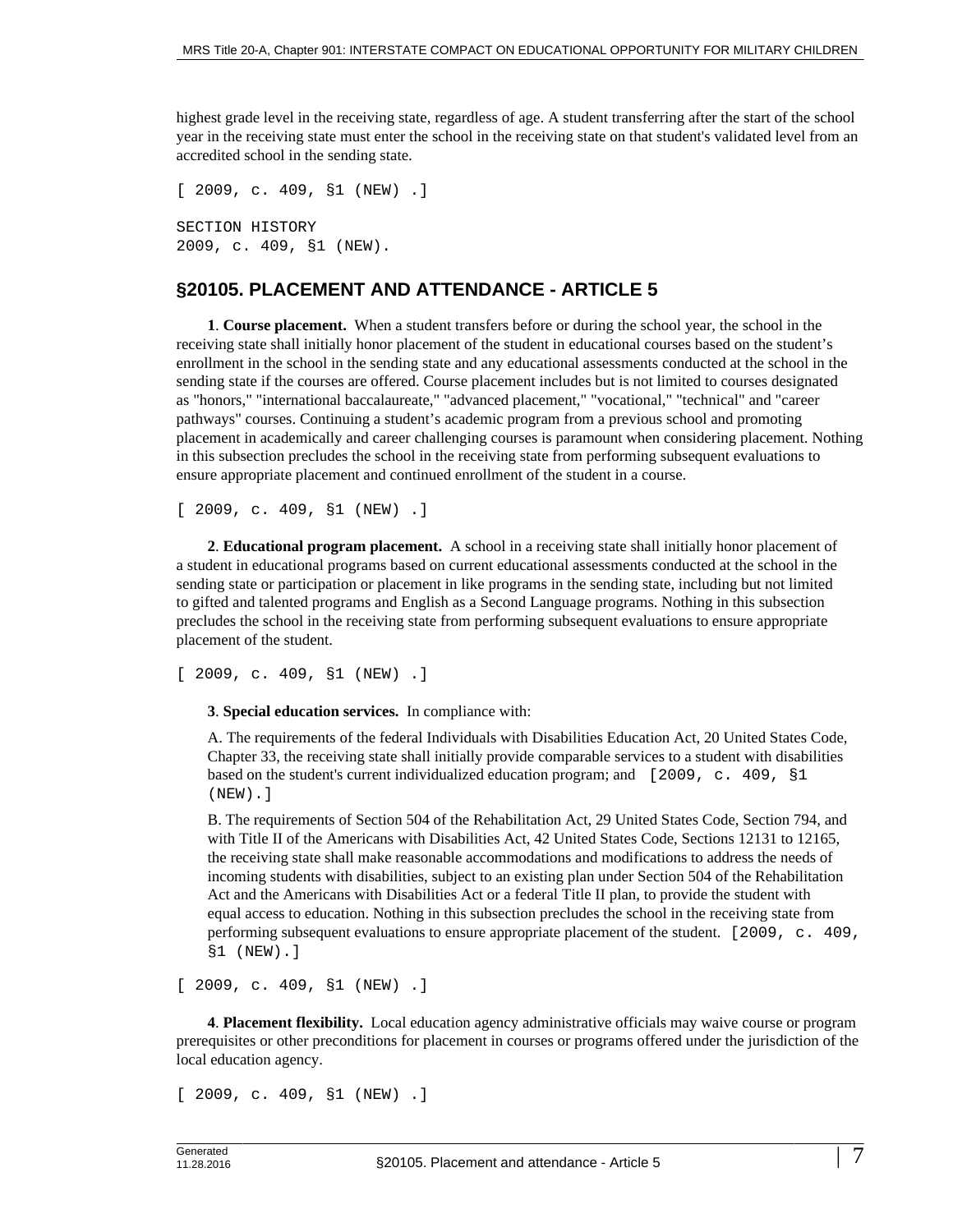**5**. **Absence as related to deployment activities.** A student whose parent or legal guardian is an active duty member of the uniformed services, and has been called to duty for, is on leave from, or immediately returned from deployment to a combat zone or combat support posting, must be granted additional excused absences at the discretion of the local education agency superintendent to visit with the student's parent or legal guardian relative to such leave or deployment of the parent or legal guardian.

[ 2009, c. 409, §1 (NEW) .]

SECTION HISTORY 2009, c. 409, §1 (NEW).

# **§20106. ELIGIBILITY FOR ENROLLMENT, EXTRACURRICULAR ACTIVITIES - ARTICLE 6**

**1**. **Eligibility for enrollment.** Eligibility for enrollment is governed by this subsection.

A. Special power of attorney, relative to the guardianship of a child of a military family and executed under applicable law, is sufficient for the purposes of enrollment and all other actions requiring parental participation and consent. [2009, c. 409, §1 (NEW).]

B. A local education agency may not charge local tuition to a transitioning child of a military family placed in the care of a noncustodial parent or other person standing in loco parentis who lives in a jurisdiction other than that of the custodial parent. [2009, c. 409,  $\S1$  (NEW).]

C. A transitioning child of a military family, placed in the care of a noncustodial parent or other person standing in loco parentis who lives in a jurisdiction other than that of the custodial parent, may continue to attend the school in which the child was enrolled while residing with the custodial parent. [2009, c. 409, §1 (NEW).]

[ 2009, c. 409, §1 (NEW) .]

**2**. **Eligibility for extracurricular participation.** State and local education agencies shall facilitate the opportunity for inclusion of a transitioning child of a military family in extracurricular activities, regardless of application deadlines, to the extent that child is otherwise qualified.

[ 2009, c. 409, §1 (NEW) .]

SECTION HISTORY 2009, c. 409, §1 (NEW).

# **§20107. GRADUATION - ARTICLE 7**

In order to facilitate the on-time graduation of a child of a military family, states and local education agencies shall incorporate the procedures set forth in this section. [2009, c. 409, §1 (NEW).]

**1**. **Waiver requirements.** Local education agency administrative officials shall waive specific courses required for graduation if similar course work has been satisfactorily completed in another local education agency or shall provide reasonable justification for denial. If a waiver is not granted to a student who would qualify to graduate from the sending school, the local education agency shall provide an alternative means of acquiring required course work so that graduation may occur on time.

[ 2009, c. 409, §1 (NEW) .]

**2**. **Exit examinations.** States shall accept, in lieu of testing requirements for graduation in the receiving state: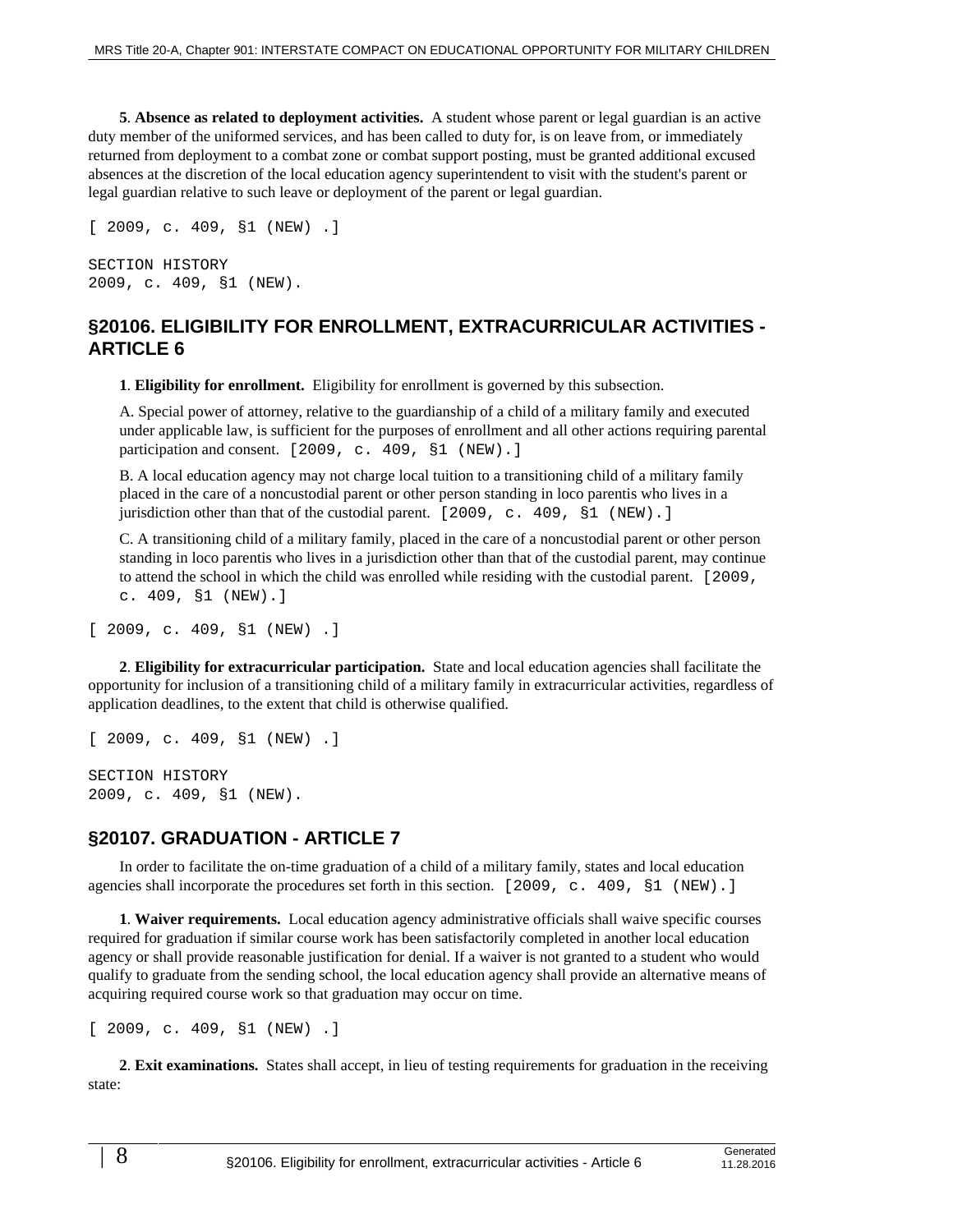A. Exit or end-of-course examinations required for graduation from the sending state; [2009, c. 409, §1 (NEW).]

B. National norm-referenced achievement tests; or [2009, c. 409, §1 (NEW).]

C. Alternative testing. [2009, c. 409, §1 (NEW).]

If the alternatives set forth in paragraphs A to C cannot be accommodated by the receiving state for a student transferring in the student's senior year of high school, then the provisions of subsection 3 apply.

[ 2009, c. 409, §1 (NEW) .]

**3**. **Transfers during senior year of high school.** If a student transferring at the beginning or during the student's senior year of high school is ineligible to graduate from the receiving local education agency after all alternatives set forth in subsection 2 have been considered, the sending and receiving local education agencies shall ensure the receipt of a diploma from the sending local education agency, if the student meets the graduation requirements of the sending local education agency. In the event that one of the states in question is not a member of the compact, the member state shall use best efforts to facilitate the on-time graduation of the student in accordance with subsections 1 and 2.

[ 2009, c. 409, §1 (NEW) .]

SECTION HISTORY 2009, c. 409, §1 (NEW).

#### **§20108. STATE COORDINATION - ARTICLE 8**

**1**. **Establishment or designation of board; state council.** Each member state shall, through the creation of a state council or use of an existing body or board, provide for the coordination among its agencies of government, local education agencies and military installations concerning the state's participation in, and compliance with, this compact and interstate commission activities. While each member state may determine the membership of its own state council, its membership must include at least:

A. The state superintendent of education; [2009, c. 409, §1 (NEW).]

B. The superintendent of a school district with a high concentration of military children. A member state that does not have a school district considered to contain a high concentration of children of military families may appoint a superintendent from another school district to represent local education agencies on the state council; [2009, c. 409, §1 (NEW).]

C. One representative from a military installation; [2009, c. 409,  $\S1$  (NEW).]

D. One representative each from the legislative and executive branches of government; and [2009, c. 409, §1 (NEW).]

E. Other offices and stakeholder groups the state council determines appropriate. [2009, c. 409, §1 (NEW).]

[ 2009, c. 409, §1 (NEW) .]

**2**. **Military family education liaison.** The state council shall appoint a military family education liaison to assist military families and the state in facilitating the implementation of this chapter. The state council of each member state shall appoint or designate a military family education liaison to assist military families and the state in facilitating the implementation of this compact.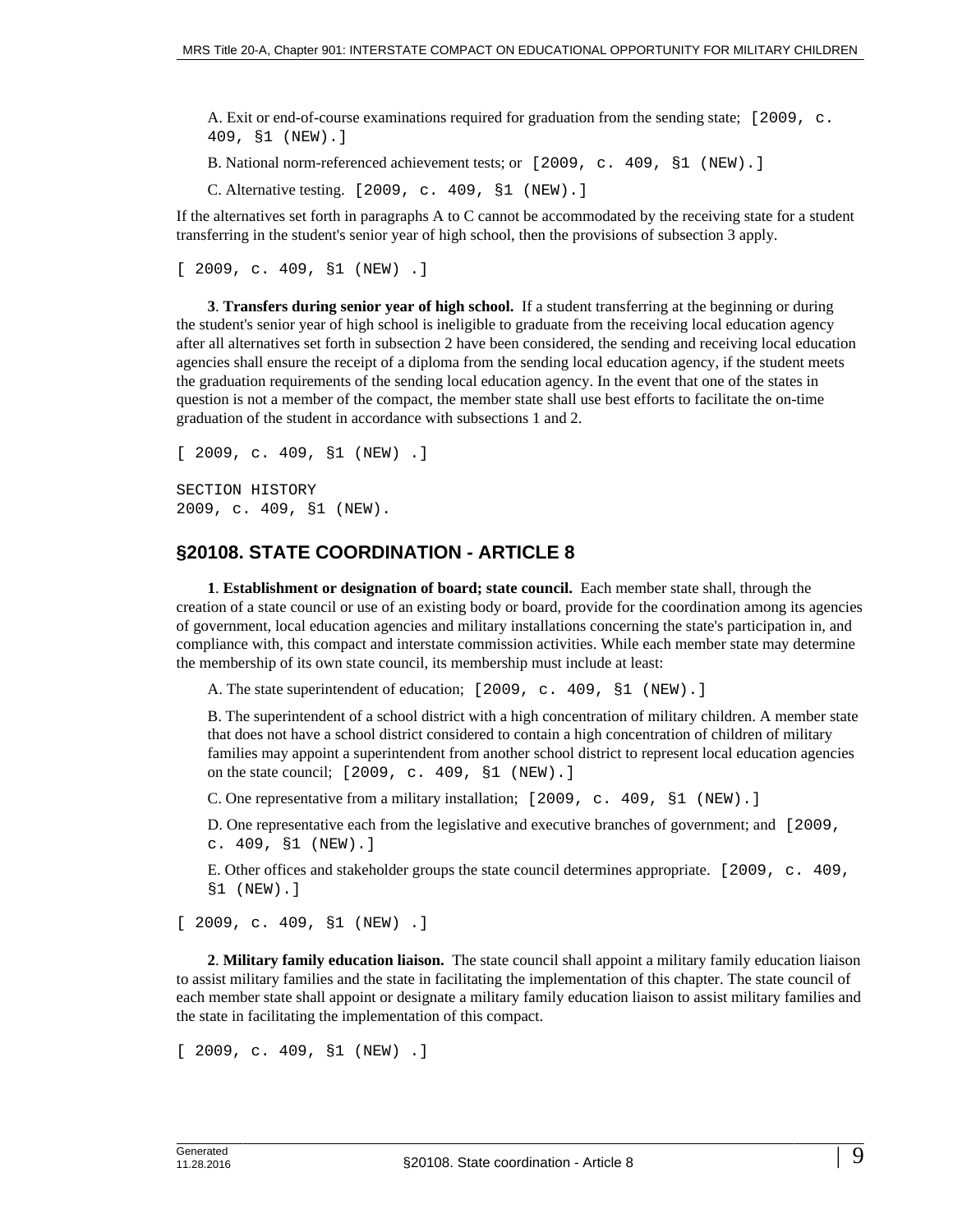**3**. **Compact commissioner.** The compact commissioner responsible for the administration and management of the state's participation in the compact must be appointed by the Governor or as otherwise determined by each member state.

[ 2009, c. 409, §1 (NEW) .]

**4**. **Ex officio members.** The military family education liaison appointed pursuant to subsection 2 and the compact commissioner appointed pursuant to subsection 3 serve as ex officio members of the state council, unless either is already a full voting member of the state council.

[ 2009, c. 409, §1 (NEW) .]

```
SECTION HISTORY
2009, c. 409, §1 (NEW).
```
## **§20109. INTERSTATE COMMISSION ON EDUCATIONAL OPPORTUNITY FOR MILITARY CHILDREN - ARTICLE 9**

The member states hereby create the Interstate Commission on Educational Opportunity for Military Children. The activities of the interstate commission are the formation of public policy and are a discretionary state function. The interstate commission: [2009, c. 409, §1 (NEW).]

**1**. **Body corporate.** Is a body corporate and joint agency of the member states and has all the responsibilities, powers and duties set forth in this section and such additional powers as may be conferred upon it by a subsequent concurrent action of the respective legislatures of the member states in accordance with the terms of this compact;

[ 2009, c. 409, §1 (NEW) .]

**2**. **Voting representative.** Consists of one interstate commission voting representative from each member state who is that state's compact commissioner.

A. Each member state represented at a meeting of the interstate commission is entitled to one vote. [2009, c. 409, §1 (NEW).]

B. A majority of the total member states constitutes a quorum for the transaction of business, unless a larger quorum is required by the bylaws of the interstate commission. [2009, c. 409, §1 (NEW).]

C. A representative may not delegate a vote to another member state. If the compact commissioner is unable to attend a meeting of the interstate commission, the Governor or state council may delegate voting authority to another person from its state for a specified meeting. [2009, c. 409, §1 (NEW).]

D. The bylaws may provide for meetings of the interstate commission to be conducted by telecommunication or electronic communication; [2009, c. 409, §1 (NEW).]

[ 2009, c. 409, §1 (NEW) .]

**3**. **Ex officio representatives.** Consists of ex officio, nonvoting representatives who are members of interested organizations. These ex officio members, as defined in the bylaws, may include but are not limited to:

A. Members of the representative organizations of military family advocates; [2009, c. 409, §1 (NEW).]

B. Local education agency officials; [2009, c. 409, §1 (NEW).]

C. Parent and teacher groups; [2009, c. 409, §1 (NEW).]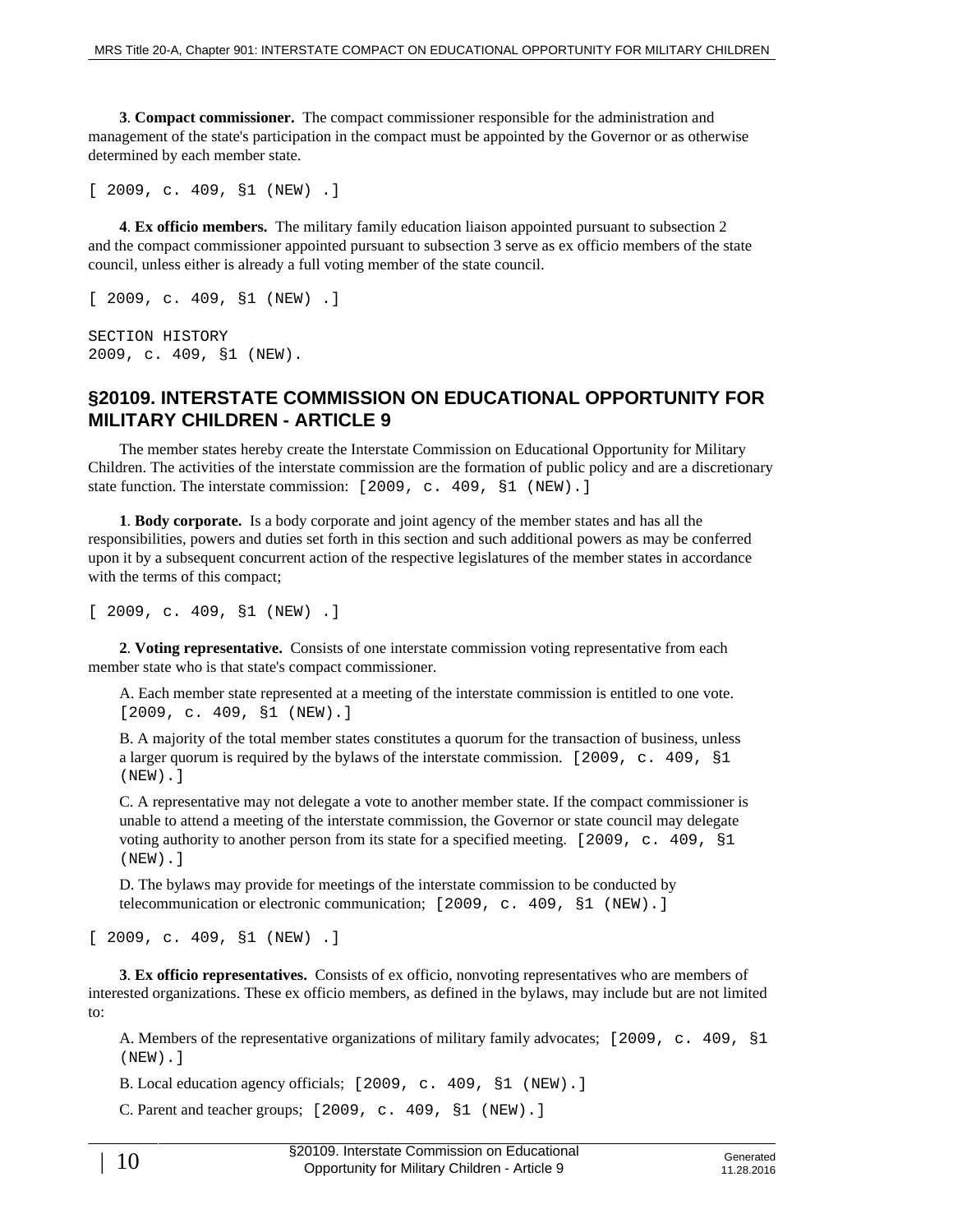D. The United States Department of Defense; [2009, c. 409, §1 (NEW).]

E. A national education commission dedicated to helping states develop effective policy and practice for public education by providing data, research, analysis and leadership; and [2009, c. 409, §1 (NEW).]

F. Representatives from parties to interstate agreements on qualification of educational personnel and other interstate compacts affecting the education of children of military members; [2009, c. 409, §1 (NEW).]

[ 2009, c. 409, §1 (NEW) .]

**4**. **Meetings.** Meets at least once each calendar year. The chair may call additional meetings and, upon the request of a simple majority of the member states, must call additional meetings;

[ 2009, c. 409, §1 (NEW) .]

**5**. **Executive committee.** Shall establish an executive committee whose members include the officers of the interstate commission and such other members of the interstate commission as determined by the bylaws. Members of the executive committee serve one-year terms. Members of the executive committee are entitled to one vote each. The executive committee has the power to act on behalf of the interstate commission, with the exception of rulemaking, during periods when the interstate commission is not in session. The executive committee shall oversee the day-to-day activities of the administration of the compact, including enforcement and compliance with the provisions of the compact, its bylaws and rules, and other such duties as considered necessary. The United States Department of Defense serves as an ex officio, nonvoting member of the executive committee;

[ 2009, c. 409, §1 (NEW) .]

**6**. **Bylaws; rules.** Shall establish bylaws and rules that provide for conditions and procedures under which the interstate commission makes its information and official records available to the public for inspection or copying. The interstate commission may exempt from disclosure information or official records to the extent they would adversely affect personal privacy rights or proprietary interests;

[ 2009, c. 409, §1 (NEW) .]

**7**. **Public notice.** Shall give public notice of all meetings, and all meetings must be open to the public, except as set forth in the rules or as otherwise provided in the compact. The interstate commission and its committees may close a meeting, or portion of a meeting, when it determines by a 2/3 vote that an open meeting would be likely to:

A. Relate solely to the interstate commission's internal personnel practices and procedures; [2009, c. 409, §1 (NEW).]

B. Disclose matters specifically exempted from disclosure by federal and state law; [2009, c. 409, §1 (NEW).]

C. Disclose trade secrets or commercial or financial information that is privileged or confidential; [2009, c. 409, §1 (NEW).]

D. Involve accusing a person of a crime or formally censuring a person; [2009, c. 409, §1 (NEW).]

E. Disclose information of a personal nature when disclosure would constitute a clearly unwarranted invasion of personal privacy; [2009, c. 409, §1 (NEW).]

F. Disclose investigative records compiled for law enforcement purposes; or [2009, c. 409, §1 (NEW).]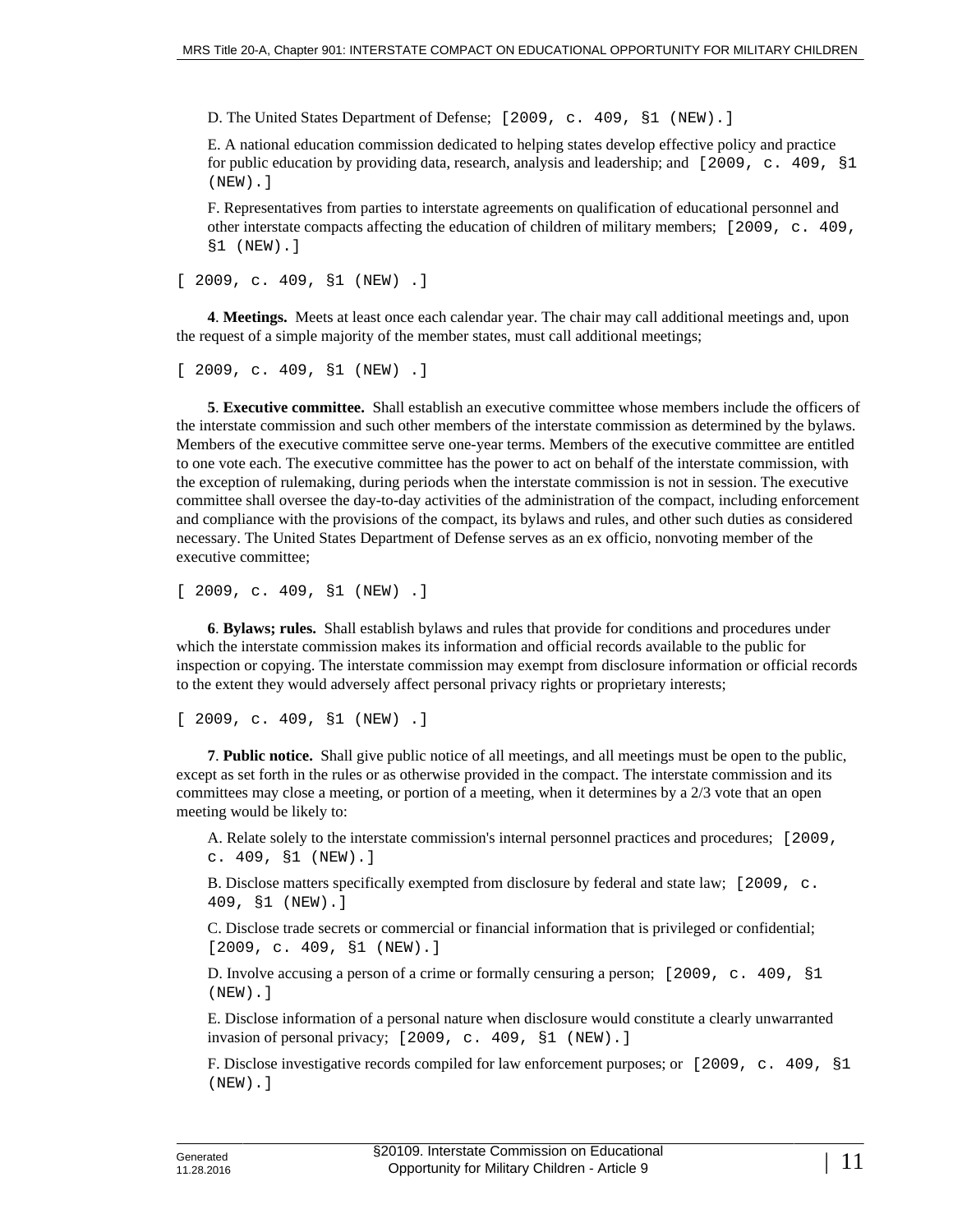G. Specifically relate to the interstate commission's participation in a civil action or other legal proceeding. [2009, c. 409, §1 (NEW).]

For a meeting, or portion of a meeting, closed pursuant to this subsection, the interstate commission's legal counsel or designee shall certify that the meeting may be closed and shall reference each relevant exemptible provision. The interstate commission shall keep minutes that must fully and clearly describe all matters discussed in a meeting and provide a full and accurate summary of actions taken and the reasons for the actions, including a description of the views expressed and the record of a roll call vote. All documents considered in connection with an action must be identified in such minutes. All minutes and documents of a closed meeting must remain under seal, subject to release by a majority vote of the interstate commission;

[ 2009, c. 409, §1 (NEW) .]

**8**. **Data collection.** Shall collect standardized data concerning the educational transition of the children of military families under this compact as directed through the interstate commission's rules, which must specify the data to be collected, the means of collection and data exchange and reporting requirements. Such methods of data collection, exchange and reporting must, insofar as is reasonably possible, conform to current technology and coordinate the interstate commission's information functions with the appropriate custodian of records as identified in the bylaws and rules; and

[ 2009, c. 409, §1 (NEW) .]

**9**. **Violations.** Shall create a process that permits military officials, education officials and parents to inform the interstate commission if and when there are alleged violations of the compact or the interstate commission's rules or when issues subject to the jurisdiction of the compact or the interstate commission's rules are not addressed by the member state or local education agency. This section may not be construed to create a private right of action against the Interstate Commission or any member state.

```
[ 2009, c. 409, §1 (NEW) .]
SECTION HISTORY
2009, c. 409, §1 (NEW).
```
#### **§20110. POWERS OF THE INTERSTATE COMMISSION - ARTICLE 10**

The interstate commission may: [2009, c. 409, §1 (NEW).]

**1**. **Dispute resolution.** Provide for dispute resolution among member states;

[ 2009, c. 409, §1 (NEW) .]

**2**. **Rules.** Promulgate rules and take all necessary actions to effect the goals, purposes and obligations as enumerated in this compact. The rules have the force and effect of law and are binding in the member states to the extent and in the manner provided in this compact;

[ 2009, c. 409, §1 (NEW) .]

**3**. **Advisory opinions.** Issue, upon request of a member state, advisory opinions concerning the meaning or interpretation of the interstate compact and its bylaws, rules and actions;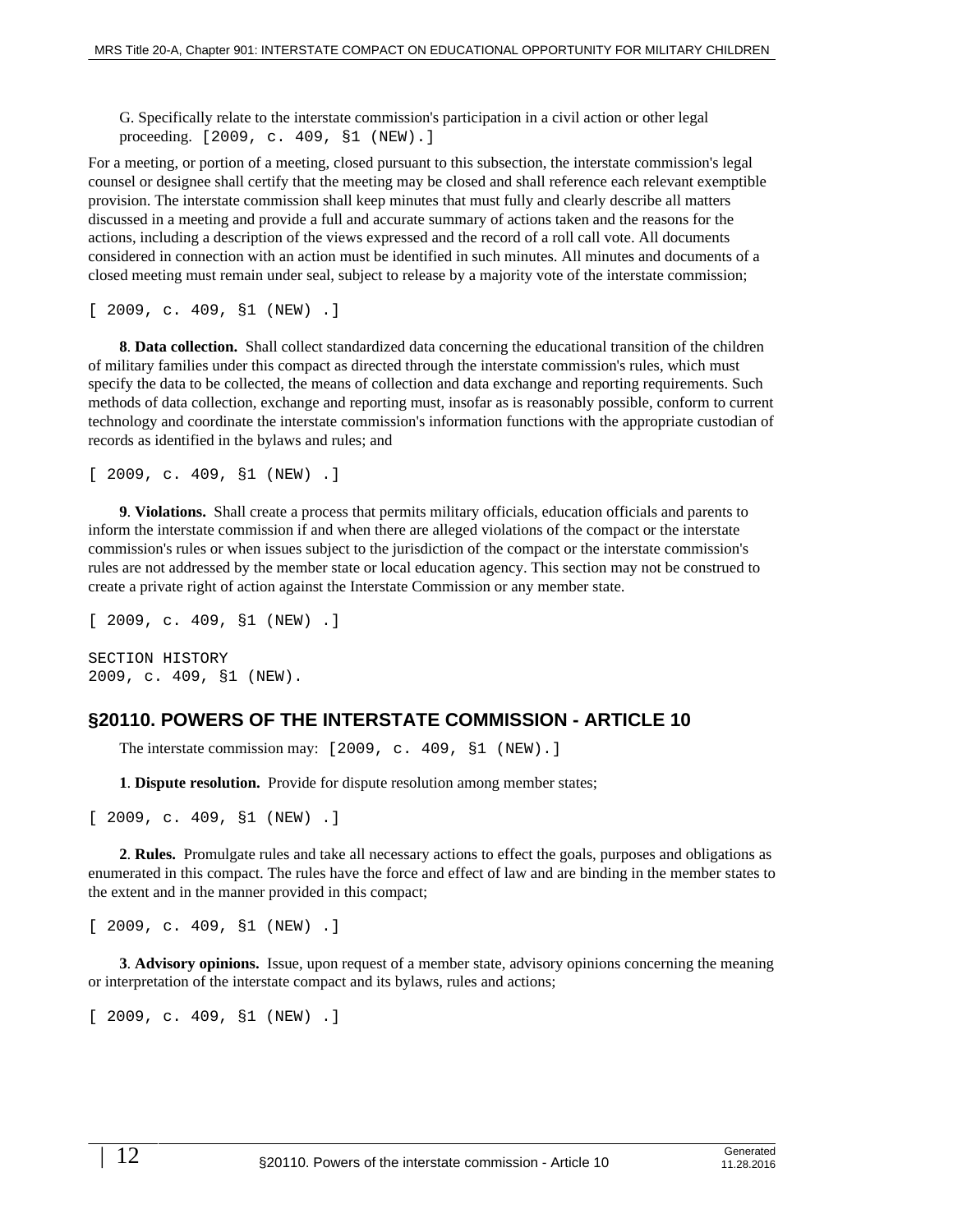**4**. **Enforce compliance.** Enforce compliance with the compact provisions, the rules promulgated by the interstate commission and the bylaws, using all necessary and proper means, including but not limited to the use of judicial process;

[ 2009, c. 409, §1 (NEW) .]

**5**. **Offices.** Establish and maintain offices located within one or more of the member states;

[ 2009, c. 409, §1 (NEW) .]

**6**. **Insurance; bonds.** Purchase and maintain insurance and bonds;

```
[ 2009, c. 409, §1 (NEW) .]
```
**7**. **Personnel.** Borrow, accept, hire or contract for services of personnel;

[ 2009, c. 409, §1 (NEW) .]

**8**. **Committees.** Establish and appoint committees, including, but not limited to, an executive committee as required by section 20109, subsection 5, which may act on behalf of the interstate commission in carrying out the commission's powers and duties;

[ 2009, c. 409, §1 (NEW) .]

**9**. **Elect; appoint.** Elect or appoint officers, attorneys, employees, agents or consultants, and fix their compensation, define their duties and determine their qualifications; and establish the interstate commission's personnel policies and programs relating to conflicts of interest, rates of compensation and qualifications of personnel;

[ 2009, c. 409, §1 (NEW) .]

**10**. **Donations; grants.** Accept, receive, use and dispose of donations and grants of money, equipment, supplies, materials and services;

[ 2009, c. 409, §1 (NEW) .]

**11**. **Acquire property.** Lease, purchase or accept contributions or donations of or otherwise own, hold, improve or use any property, real, personal or mixed;

[ 2009, c. 409, §1 (NEW) .]

**12**. **Dispose of property.** Sell, convey, mortgage, pledge, lease, exchange, abandon or otherwise dispose of any property, real, personal or mixed;

[ 2009, c. 409, §1 (NEW) .]

**13**. **Budget.** Establish a budget and make expenditures;

[ 2009, c. 409, §1 (NEW) .]

**14**. **Seal.** Adopt a seal and bylaws governing the management and operation of the interstate commission;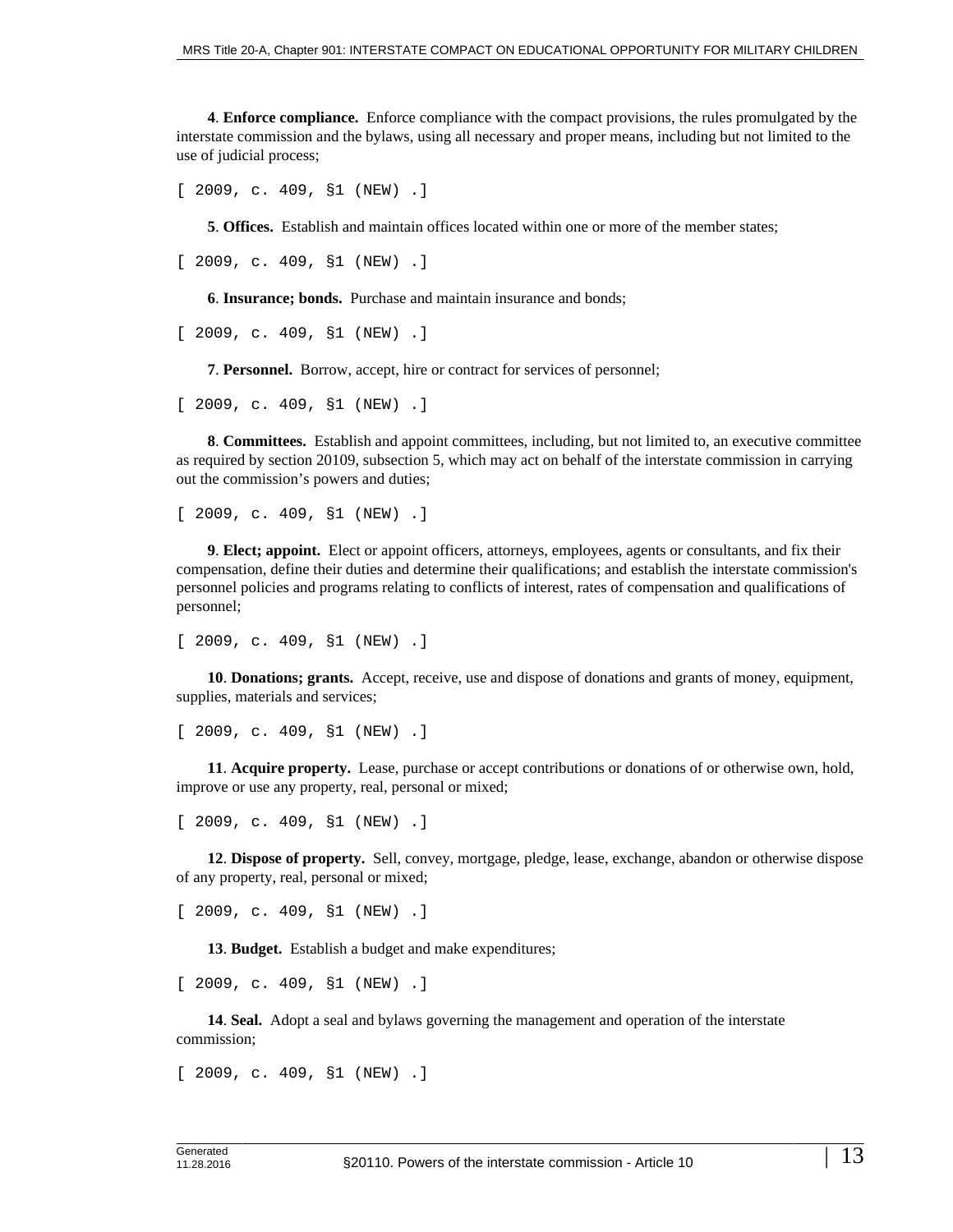**15**. **Report.** Report annually to the legislatures, governors, judiciaries and state councils of the member states concerning the activities of the interstate commission during the preceding year. These reports must also include any recommendations that may have been adopted by the interstate commission;

[ 2009, c. 409, §1 (NEW) .]

**16**. **Education.** Coordinate education, training and public awareness regarding the compact and its implementation and operation for officials and parents and legal guardians affected by the compact;

[ 2009, c. 409, §1 (NEW) .]

**17**. **Data.** Establish uniform standards for the reporting, collecting and exchanging of data;

[ 2009, c. 409, §1 (NEW) .]

**18**. **Corporate books and records.** Maintain corporate books and records in accordance with the bylaws;

[ 2009, c. 409, §1 (NEW) .]

**19**. **Additional functions.** Perform such functions as may be necessary or appropriate to achieve the purposes of the compact; and

[ 2009, c. 409, §1 (NEW) .]

**20**. **Information.** Provide for the uniform collection and sharing of information between and among member states, schools and military families under the compact.

[ 2009, c. 409, §1 (NEW) .] SECTION HISTORY 2009, c. 409, §1 (NEW).

### **§20111. ORGANIZATION AND OPERATION OF THE INTERSTATE COMMISSION - ARTICLE 11**

**1**. **Bylaws.** The interstate commission shall, by a majority of the members present and voting, within 12 months after the first interstate commission meeting, adopt bylaws to govern its conduct as may be necessary or appropriate to carry out the purposes of the compact, including, but not limited to:

A. Establishing the fiscal year of the interstate commission; [2009, c. 409, §1 (NEW).]

B. Establishing an executive committee and such other committees as may be necessary; [2009, c. 409, §1 (NEW).]

C. Providing for the establishment of committees and for governing any general or specific delegation of authority or function of the interstate commission;  $[2009, c. 409, \S1 (NEW), ]$ 

D. Providing reasonable procedures for calling and conducting meetings of the interstate commission and ensuring reasonable notice of each meeting; [2009, c. 409, §1 (NEW).]

E. Establishing the titles and responsibilities of the officers and staff of the interstate commission; [2009, c. 409, §1 (NEW).]

F. Providing a mechanism for concluding the operations of the interstate commission and the return of surplus funds that may exist upon the termination of the compact after the payment and reserving of all of its debts and obligations; and [2009, c. 409, §1 (NEW).]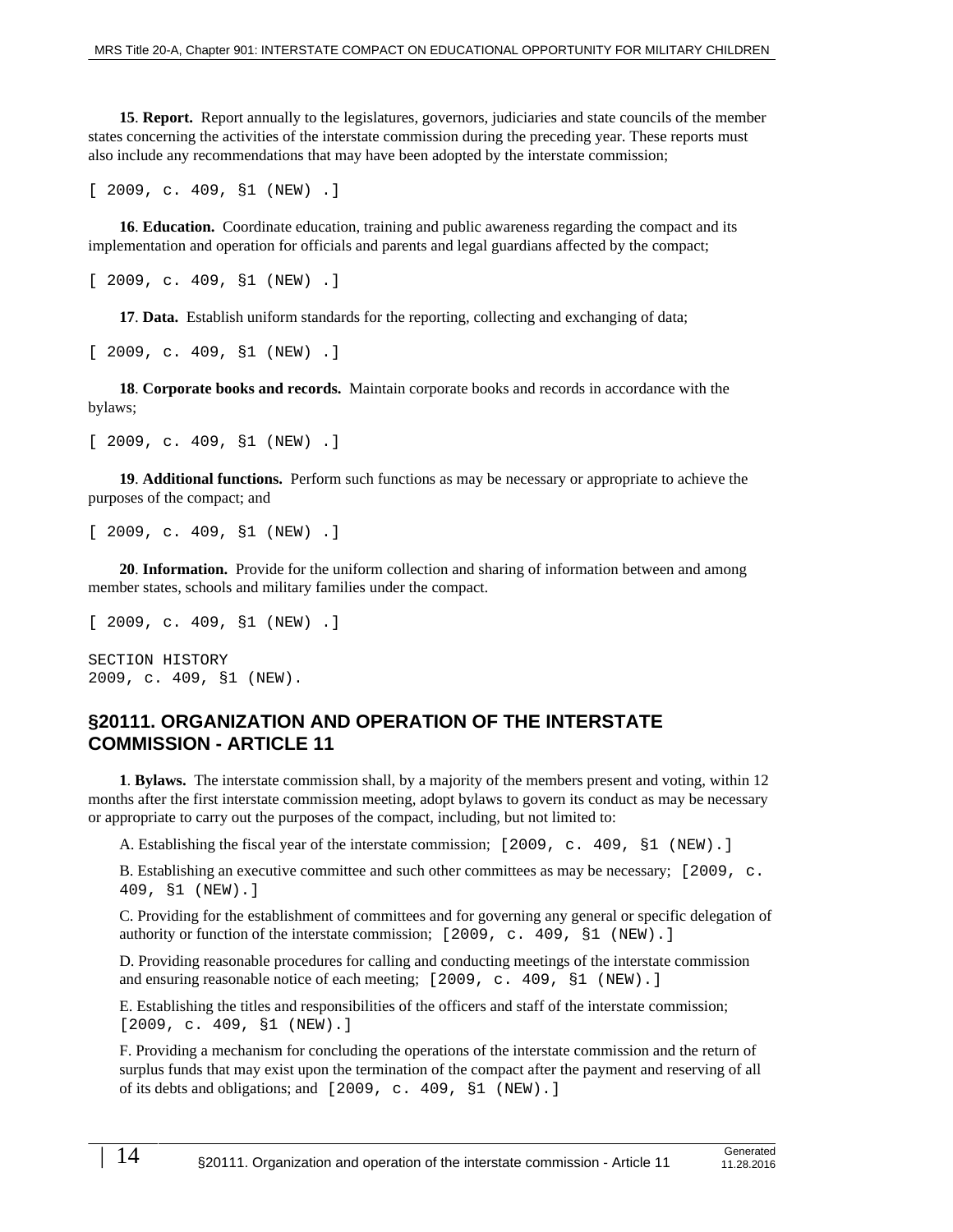G. Providing rules for initial administration of the compact. [2009, c. 409, §1 (NEW).] [ 2009, c. 409, §1 (NEW) .]

**2**. **Elect officers.** The interstate commission shall, by a majority vote of the members, elect annually from among its members a chair, a vice-chair and a treasurer, each of whom has such authority and duties as may be specified in the bylaws. The chair or, in the chair's absence or disability, the vice-chair shall preside at all meetings of the interstate commission. The elected officers serve without compensation or remuneration from the interstate commission except that subject to the availability of budgeted funds, the officers may be reimbursed for ordinary and necessary costs and expenses incurred by them in the performance of their responsibilities as officers of the interstate commission.

[ 2009, c. 409, §1 (NEW) .]

**3**. **Executive committee; powers and duties.** The executive committee has those powers and duties set forth in the bylaws, including but not limited to:

A. Managing the affairs of the interstate commission in a manner consistent with the bylaws and purposes of the interstate commission; [2009, c. 409, §1 (NEW).]

B. Overseeing an organizational structure within, and appropriate procedures for, the interstate commission to provide for the creation of rules, operating procedures and administrative and technical support functions; and [2009, c. 409, §1 (NEW).]

C. Planning, implementing and coordinating communications and activities with other state, federal and local government organizations in order to advance the goals of the interstate commission. [2009, c. 409, §1 (NEW).]

[ 2009, c. 409, §1 (NEW) .]

**4**. **Executive director.** Subject to the approval of the interstate commission, the executive committee may appoint or retain an executive director for such period, upon such terms and conditions and for such compensation, as the interstate commission may consider appropriate. The executive director serves as secretary to the interstate commission, but is not a member of the interstate commission. The executive director shall hire and supervise such other persons as may be authorized by the interstate commission.

[ 2009, c. 409, §1 (NEW) .]

**5**. **Immunity.** The interstate commission's executive director and its employees and interstate commission representatives are immune from suit and liability in accordance with this subsection.

A. The interstate commission's executive director and its employees are immune from suit and liability, either personally or in their official capacity, for a claim for damage to or loss of property or personal injury or other civil liability caused or arising out of or relating to an actual or alleged act, error or omission that occurred, or that such person had a reasonable basis for believing occurred, within the scope of interstate commission employment, duties or responsibilities except that the interstate commission's executive director and its employees are not protected from suit or liability for damage, loss, injury or liability caused by the intentional or willful and wanton misconduct of such person. [2009, c. 409, §1 (NEW).]

B. The liability of the interstate commission's executive director and employees or interstate commission representatives, acting within the scope of such person's employment or duties, for acts, errors or omissions occurring within such person's state may not exceed the limits of liability set forth under the constitution and laws of that state for state officials, employees and agents. The interstate commission is considered to be an instrumentality of the states for the purposes of any such action. This subsection may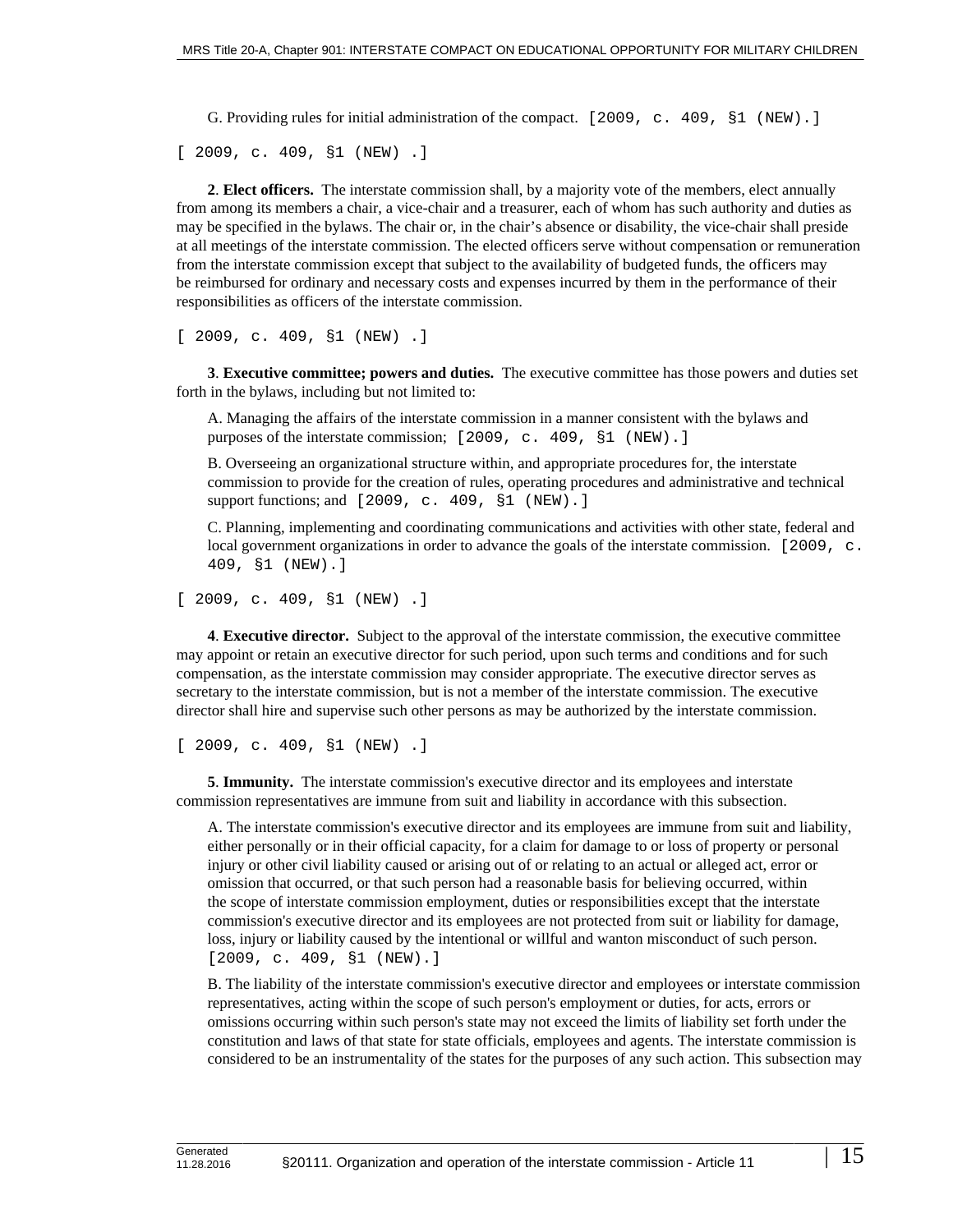not be construed to protect the interstate commission's executive director and employees or interstate commission representatives from suit or liability for damage, loss, injury or liability caused by the intentional or willful and wanton misconduct of such person. [2009, c. 409, §1 (NEW).]

C. The interstate commission shall defend the executive director and its employees and, subject to the approval of the attorney general or other appropriate legal counsel of the member state represented by an interstate commission representative, shall defend such interstate commission representative in any civil action seeking to impose liability arising out of an actual or alleged act, error or omission that occurred within the scope of interstate commission employment, duties or responsibilities, or that the defendant had a reasonable basis for believing occurred within the scope of interstate commission employment, duties or responsibilities, as long as the actual or alleged act, error or omission did not result from intentional or willful and wanton misconduct on the part of such person. [2009, c. 409, §1 (NEW).]

D. To the extent not covered by the state involved, member state or interstate commission, the representatives or employees of the interstate commission must be held harmless in the amount of a settlement or judgment, including attorney's fees and costs, obtained against the representatives or employees of the interstate commission arising out of an actual or alleged act, error or omission that occurred within the scope of interstate commission employment, duties or responsibilities, or that such persons had a reasonable basis for believing occurred within the scope of interstate commission employment, duties or responsibilities, as long as the actual or alleged act, error or omission did not result from intentional or willful and wanton misconduct on the part of such persons. [2009, c. 409, §1 (NEW).]

```
[ 2009, c. 409, §1 (NEW) .]
```
SECTION HISTORY 2009, c. 409, §1 (NEW).

# **§20112. RULE-MAKING FUNCTIONS OF THE INTERSTATE COMMISSION - ARTICLE 12**

**1**. **Authority.** The interstate commission shall promulgate reasonable rules in order to effectively and efficiently achieve the purposes of the compact; however, if the interstate commission exercises its rulemaking authority in a manner that is beyond the scope of the purposes of this chapter or the powers granted under this chapter, then such an action by the interstate commission is invalid and has no force or effect.

[ 2009, c. 409, §1 (NEW) .]

**2**. **Procedure.** Rules must be promulgated pursuant to a rule-making process that substantially conforms to the "Model State Administrative Procedure Act," of 1981 Act, Uniform Laws Annotated, Vol. 15, p. 1 (2000) as amended, as may be appropriate to the operations of the interstate commission.

[ 2009, c. 409, §1 (NEW) .]

**3**. **Judicial review.** Not later than 30 days after a rule is promulgated, any person may file a petition for judicial review of the rule. The filing of a petition pursuant to this subsection does not stay or otherwise prevent the rule from taking effect unless the court finds that the petitioner has a substantial likelihood of success. The court shall give deference to the actions of the interstate commission consistent with applicable law and may not find the rule to be unlawful if the rule represents a reasonable exercise of the interstate commission's authority.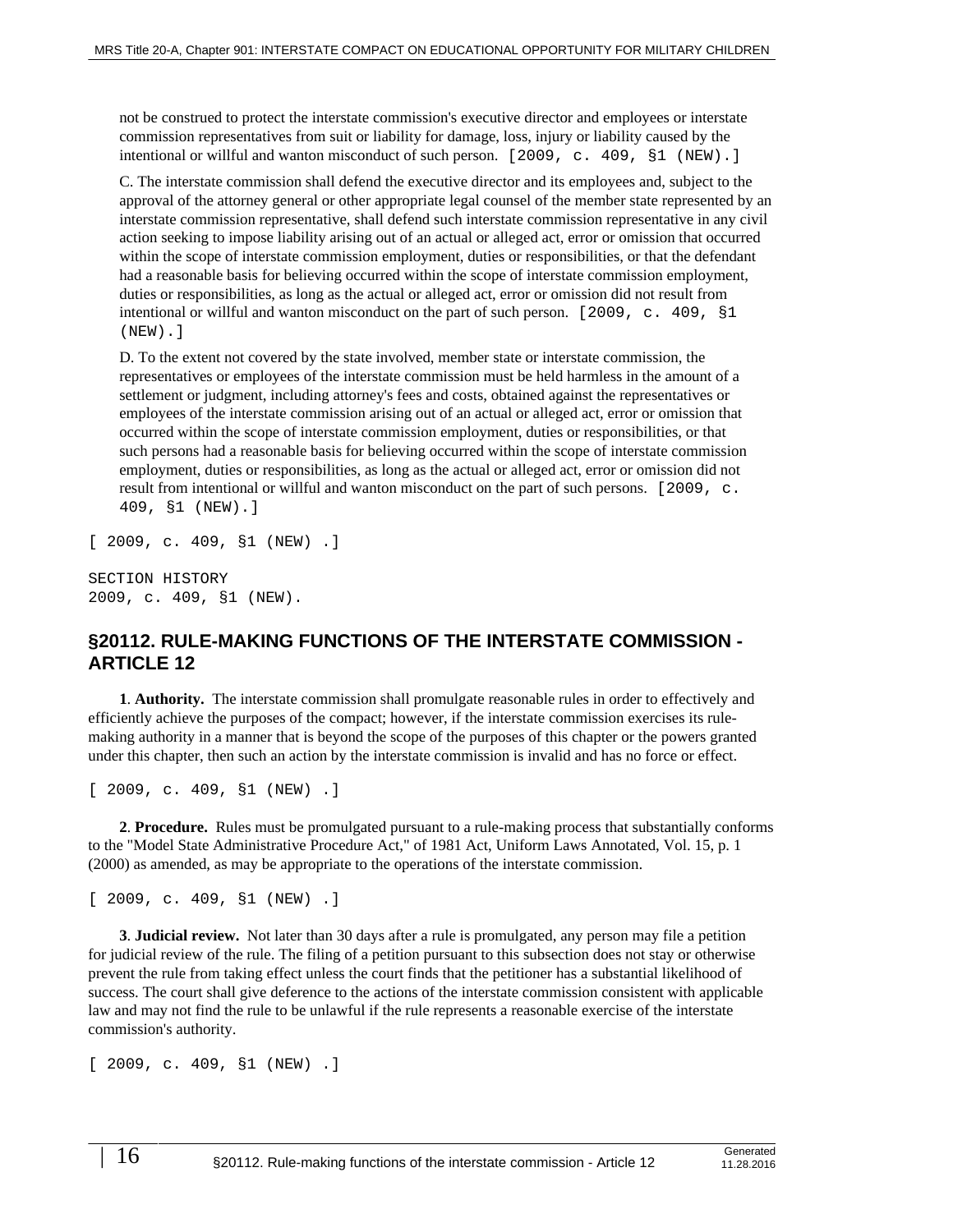**4**. **Rejection by a majority of states.** If a majority of the legislatures of the compacting states rejects a rule by enactment of a law or resolution in the same manner used to adopt the compact, then that rule has no further force and effect in any member state.

[ 2009, c. 409, §1 (NEW) .]

SECTION HISTORY 2009, c. 409, §1 (NEW).

# **§20113. OVERSIGHT, ENFORCEMENT AND DISPUTE RESOLUTION - ARTICLE 13**

**1**. **Oversight.** The executive, legislative and judicial branches of state government in each member state shall enforce the compact and shall take all actions necessary and appropriate to effectuate the compact's purposes and intent. The provisions of the compact and the rules promulgated under this chapter have standing as statutory law.

All courts shall take judicial notice of the compact and the rules in any judicial or administrative proceeding in a member state pertaining to the subject matter of the compact that may affect the powers, responsibilities or actions of the interstate commission. The interstate commission is entitled to receive all service of process in any such proceeding and has standing to intervene in the proceeding for all purposes. Failure to provide service of process to the interstate commission renders a judgment or order void as to the interstate commission, the compact or promulgated rules.

[ 2009, c. 409, §1 (NEW) .]

**2**. **Default.** If the interstate commission determines that a member state has defaulted in the performance of its obligations or responsibilities under the compact or the bylaws or promulgated rules, the interstate commission shall:

A. Provide written notice to the defaulting state and other member states of the nature of the default, the means of curing the default and any action taken by the interstate commission. The interstate commission shall specify the conditions by which the defaulting state must cure its default; and [2009, c. 409, §1 (NEW).]

B. Provide remedial training and specific technical assistance regarding the default. [2009, c. 409, §1 (NEW).]

[ 2009, c. 409, §1 (NEW) .]

**3**. **Failure to cure.** If the defaulting state fails to cure the default, the defaulting state must be terminated from the compact upon an affirmative vote of a majority of the member states and all rights, privileges and benefits conferred by the compact must be terminated from the effective date of termination.

[ 2009, c. 409, §1 (NEW) .]

**4**. **Cure; obligations or liabilities incurred during default.** A cure of the default does not relieve the offending state of obligations or liabilities incurred during the period of the default.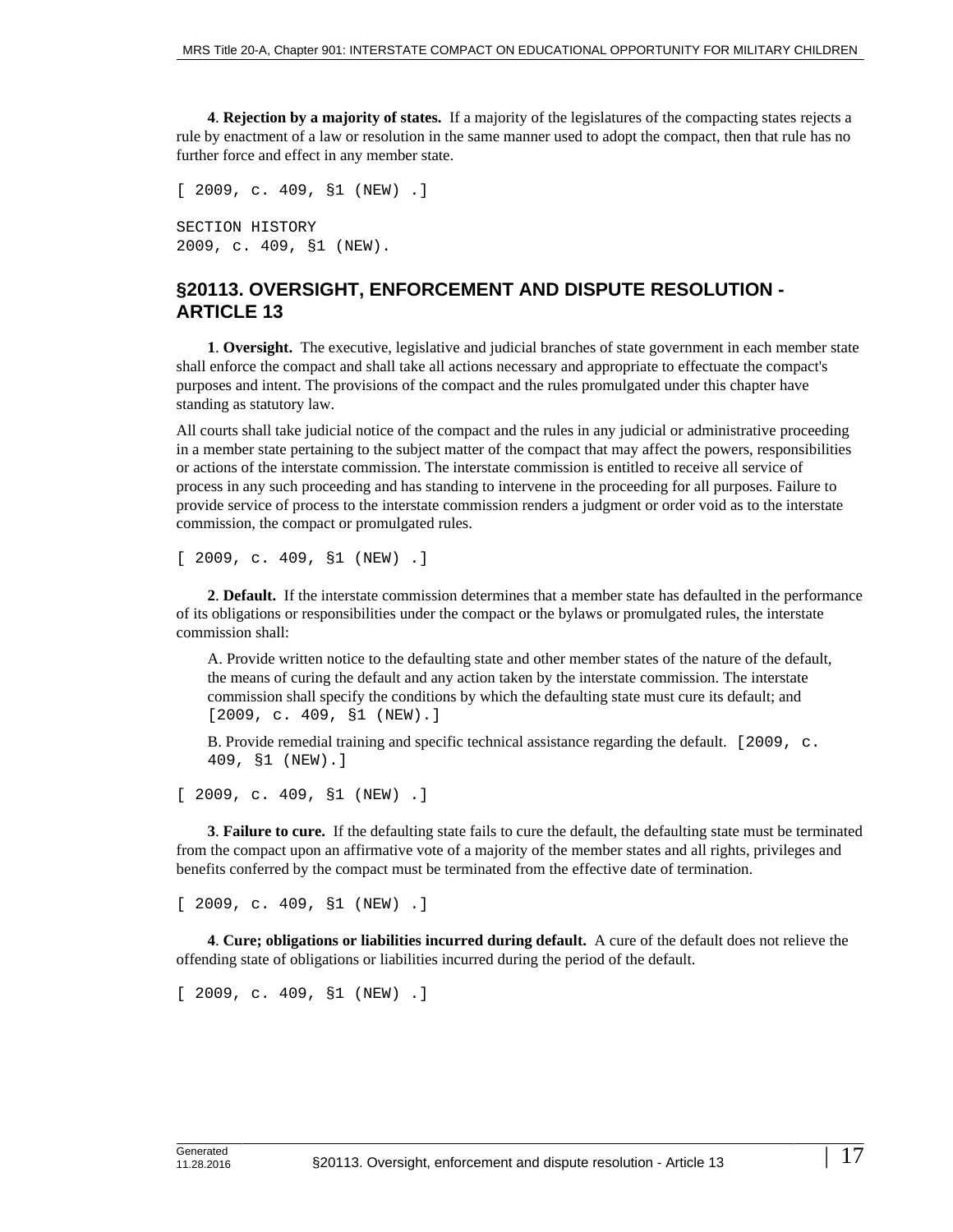**5**. **Suspension; termination.** Suspension or termination of membership in the compact may be imposed only after all other means of securing compliance have been exhausted. Notice of intent to suspend or terminate must be given by the interstate commission to the governor, the majority and minority leaders of the defaulting state's legislature and each of the member states.

[ 2009, c. 409, §1 (NEW) .]

**6**. **Responsibility after suspension; termination.** The member state that has been suspended or terminated is responsible for all assessments, obligations and liabilities incurred through the effective date of suspension or termination including obligations, the performance of which extends beyond the effective date of suspension or termination.

[ 2009, c. 409, §1 (NEW) .]

**7**. **Responsibility of commission.** The interstate commission does not bear any costs relating to any state that has been found to be in default or that has been suspended or terminated from the compact, unless otherwise mutually agreed upon in writing between the interstate commission and the defaulting state.

[ 2009, c. 409, §1 (NEW) .]

**8**. **Appeal.** The defaulting state may appeal the action of the interstate commission by petitioning the United States District Court for the District of Columbia or the federal district where the interstate commission has its principal offices. The prevailing party must be awarded all costs of such litigation including reasonable attorney's fees.

[ 2009, c. 409, §1 (NEW) .]

**9**. **Dispute resolution; rules.** The interstate commission shall attempt, upon the request of a member state, to resolve disputes that are subject to the compact and that may arise among member states and between member and nonmember states.

The interstate commission shall promulgate a rule providing for both mediation and binding dispute resolution for disputes as appropriate.

[ 2009, c. 409, §1 (NEW) .]

**10**. **Enforcement.** The interstate commission, in the reasonable exercise of its discretion, shall enforce the provisions and rules of this compact.

The interstate commission may by majority vote of the members initiate legal action in the United States District Court for the District of Columbia or, at the discretion of the interstate commission, in the federal district where the interstate commission has its principal offices, to enforce compliance with the provisions of the compact and its promulgated rules and bylaws, against a member state in default. The relief sought may include both injunctive relief and damages. In the event judicial enforcement is necessary, the prevailing party may be awarded all costs of such litigation including reasonable attorney's fees. The remedies set forth in this subsection are not the exclusive remedies of the interstate commission. The interstate commission may avail itself of any other remedies available under state law or the regulation of a profession.

```
[ 2009, c. 409, §1 (NEW) .]
```
SECTION HISTORY 2009, c. 409, §1 (NEW).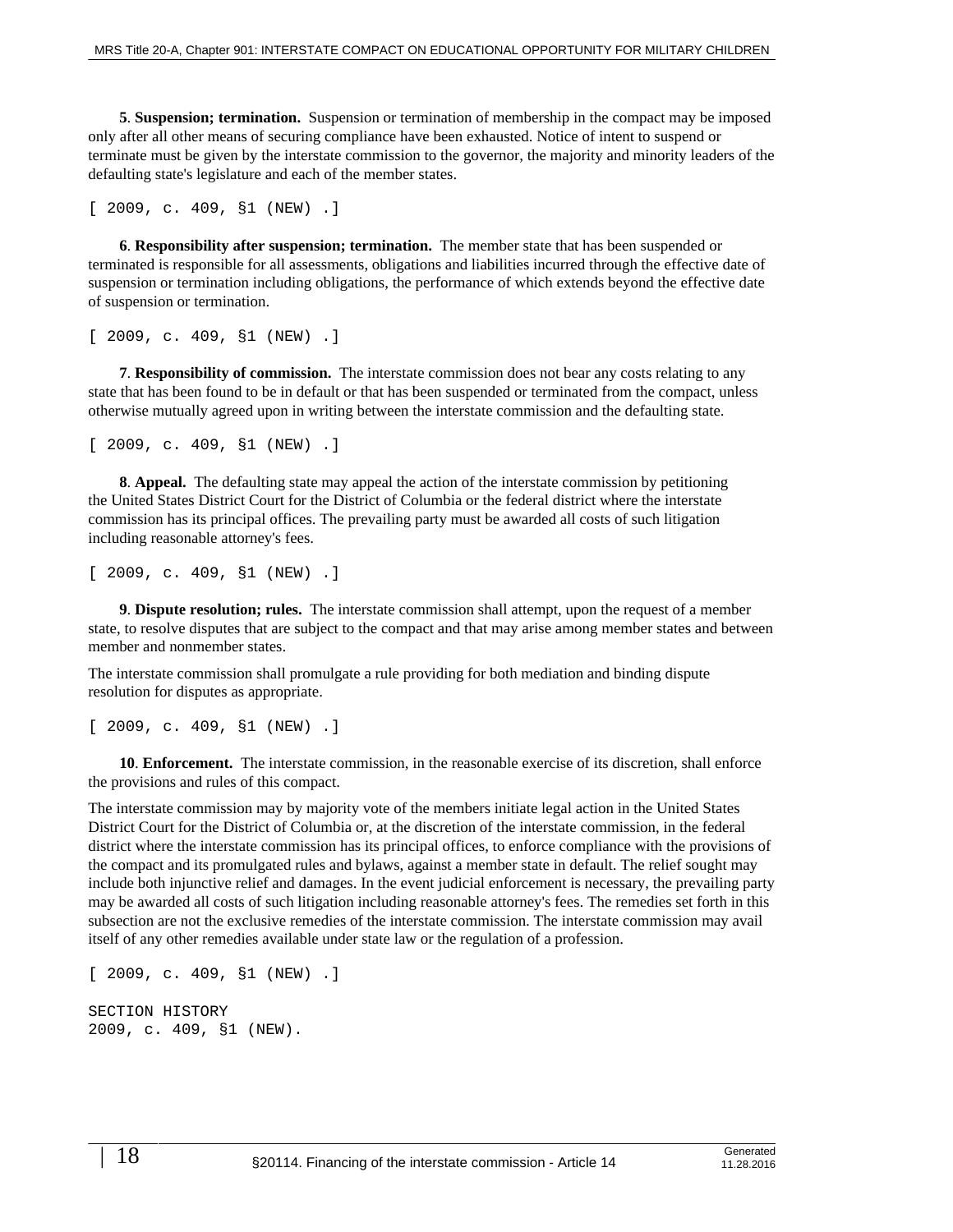#### **§20114. FINANCING OF THE INTERSTATE COMMISSION - ARTICLE 14**

**1**. **Payment for reasonable expenses.** The interstate commission shall pay, or provide for the payment of, the reasonable expenses of its establishment, organization and ongoing activities.

[ 2009, c. 409, §1 (NEW) .]

**2**. **Assessment.** The interstate commission may levy on and collect an annual assessment from each member state to cover the cost of the operations and activities of the interstate commission and its staff that must be in a total amount sufficient to cover the interstate commission's annual budget as approved each year. The aggregate annual assessment amount must be allocated based upon a formula to be determined by the interstate commission, which shall promulgate a rule binding upon all member states.

[ 2009, c. 409, §1 (NEW) .]

**3**. **Incur obligations.** The interstate commission may not incur obligations of any kind prior to securing the funds adequate to meet the same and may not pledge the credit of any of the member states, except by and with the authority of the member state.

[ 2009, c. 409, §1 (NEW) .]

**4**. **Accounts.** The interstate commission shall keep accurate accounts of all receipts and disbursements. The receipts and disbursements of the interstate commission are subject to the audit and accounting procedures established under its bylaws. All receipts and disbursements of funds handled by the interstate commission must be audited yearly by a certified or licensed public accountant, and the report of the audit must be included in and become part of the annual report of the interstate commission.

[ 2009, c. 409, §1 (NEW) .] SECTION HISTORY 2009, c. 409, §1 (NEW).

## **§20115. MEMBER STATES, EFFECTIVE DATE AND AMENDMENT - ARTICLE 15**

**1**. **Eligibility.** Any state is eligible to become a member state.

[ 2009, c. 409, §1 (NEW) .]

**2**. **Effective date.** The compact becomes effective and binding upon legislative enactment of the compact into law by no fewer than 10 of the states. The effective date may be no earlier than December 1, 2007; thereafter, it becomes effective and binding as to any other member state upon enactment of the compact into law by that state. The governors of nonmember states or their designees are invited to participate in the activities of the interstate commission on a nonvoting basis prior to adoption of the compact by all states.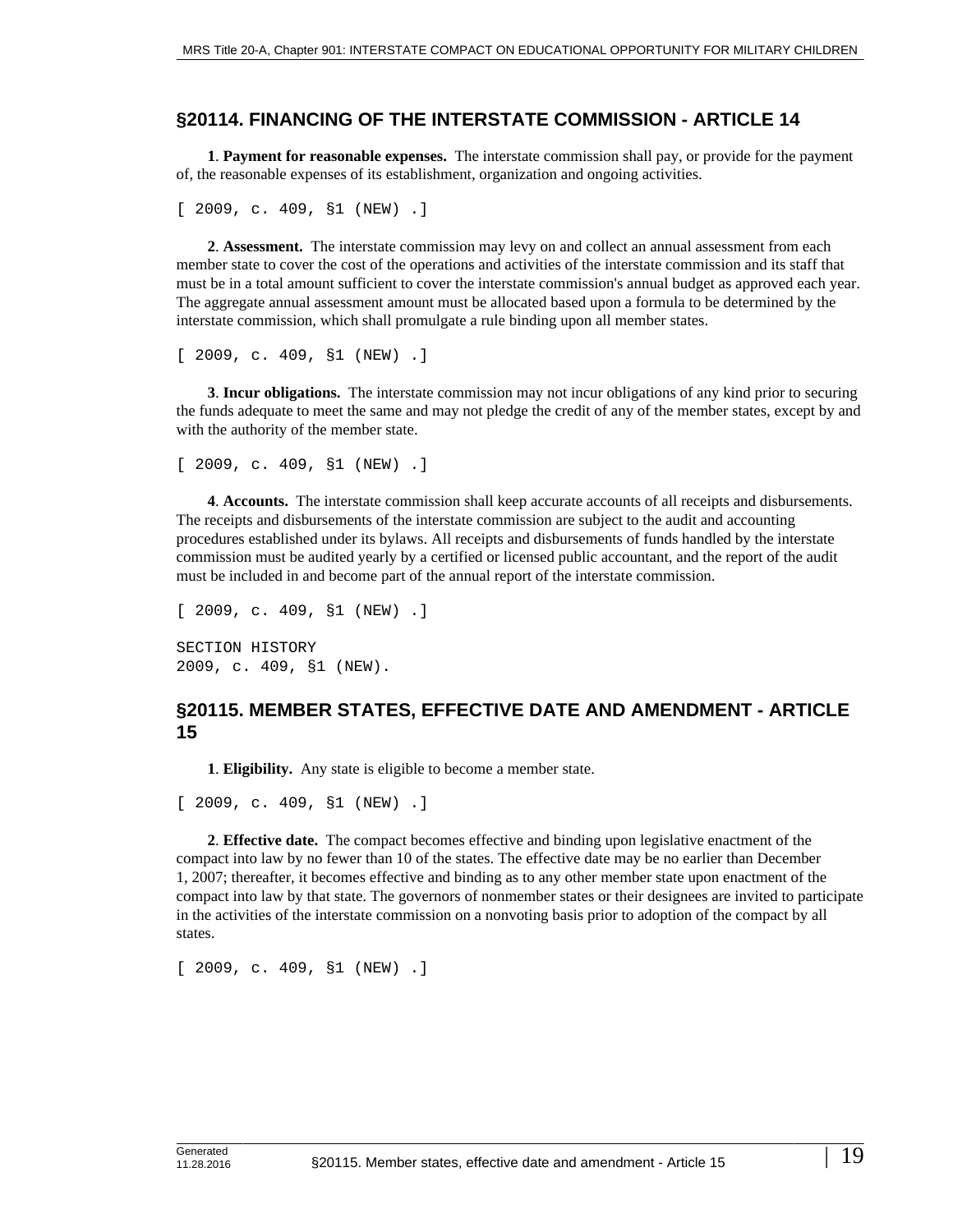**3**. **Amendments.** The interstate commission may propose amendments to the compact for enactment by the member states. An amendment is not effective and binding upon the interstate commission and the member states until it is enacted into law by unanimous consent of the member states.

[ 2009, c. 409, §1 (NEW) .]

SECTION HISTORY 2009, c. 409, §1 (NEW).

#### **§20116. WITHDRAWAL AND DISSOLUTION - ARTICLE 16**

**1**. **Withdrawal.** Withdrawal from the compact is governed by this subsection.

A. Once effective, the compact continues in force and remains binding upon each member state except that a member state may withdraw from the compact by specifically repealing the statute that enacted the compact into law. [2009, c. 409, §1 (NEW).]

B. The enactment by a member state of a law repealing the statute that enacted the compact does not take effect until one year after the effective date of that law and until written notice of the withdrawal has been given by the withdrawing state to the governor of each other member state. [2009, c. 409, §1 (NEW).]

C. The withdrawing state shall immediately notify the chair of the interstate commission in writing upon the introduction of legislation repealing this compact in the withdrawing state. The interstate commission shall notify the other member states of the withdrawing state's intent to withdraw within 60 days of its receipt of notification from the withdrawing state. [2009, c. 409, §1 (NEW).]

D. The withdrawing state is responsible for all assessments, obligations and liabilities incurred through the effective date of withdrawal, including obligations, the performance of which extend beyond the effective date of withdrawal. [2009, c. 409, §1 (NEW).]

E. Reinstatement following withdrawal of a member state occurs upon the withdrawing state reenacting the compact or upon such later date as determined by the interstate commission. [2009, c. 409, §1 (NEW).]

[ 2009, c. 409, §1 (NEW) .]

**2**. **Dissolution of compact.** This compact dissolves effective upon the date of the withdrawal or default of the member state that reduces the membership in the compact to one member state.

[ 2009, c. 409, §1 (NEW) .]

**3**. **Conclusion of affairs.** Upon the dissolution of this compact, the compact becomes void and is of no further effect. The business and affairs of the interstate commission must be concluded, and surplus funds must be distributed in accordance with the bylaws.

[ 2009, c. 409, §1 (NEW) .]

```
SECTION HISTORY
2009, c. 409, §1 (NEW).
```
#### **§20117. SEVERABILITY AND CONSTRUCTION - ARTICLE 17**

**1**. **Severability.** The provisions of this compact are severable, and if any phrase, clause, sentence or provision is unenforceable, the remaining provisions of the compact are enforceable.

```
[ 2009, c. 409, §1 (NEW) .]
```